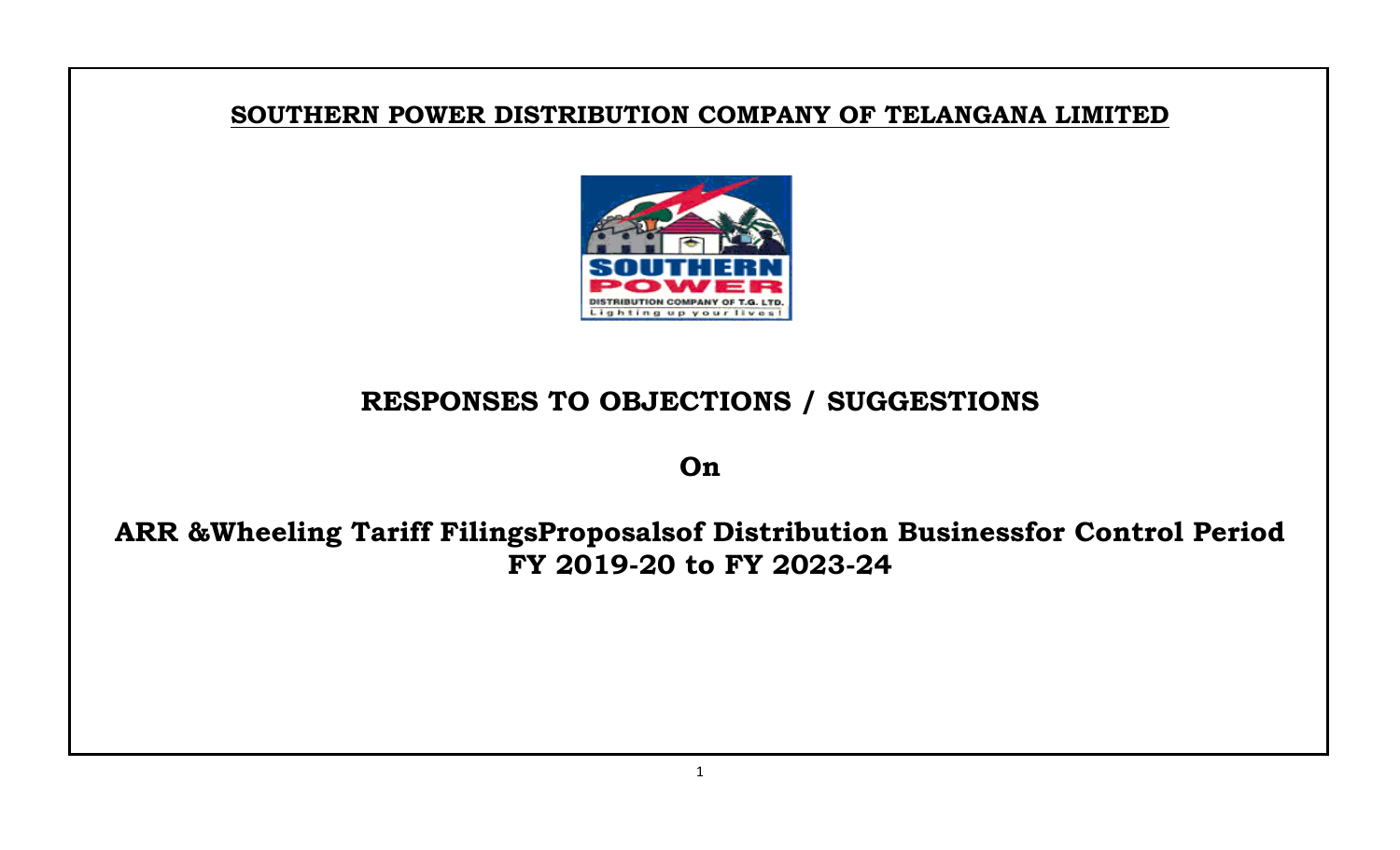## **INDEX**

| S.No. | Name and Address of the Objector                                                                                                | Pg.No. |
|-------|---------------------------------------------------------------------------------------------------------------------------------|--------|
| 1.    | Sri M. Thimma Reddy, Convenor, People's Monitoring Group on Electricity Regulation, 139, Kakatiyanagar, Hyd-                    |        |
|       | 500 008                                                                                                                         |        |
| 2.    | Sri M. Venugopala Rao, Senior Journalist & Convener, Centre for Power Studies H.No.1-100/MP/101, Monarch Prestige, Journalists' |        |
|       | Colony, Gopanpally, Seriling ampally Mandal, Hyderabad - 500 032                                                                |        |
| 3.    | Sri G Prabhakar Rao, Plot No 241/102, Opp. Jaya Residency, Electric Tower Line road, Jayanagar, Kukatpally,                     |        |
|       | Hyderabad-500 072,                                                                                                              |        |
| 4.    | M/s. ARhyama Solar Power Pvt Ltd, #1-8-31 to 41, Illrd Floor, Kapadia Towers, Lane Opp to ICICI Bank Bapubagh                   |        |
|       | Colony, Penderghast Road, Secunderabad-500003                                                                                   |        |
| 5.    | Telangana Solar Open Access Developers Association, #8-3-224/4/A, Pt no. 11 & 12, sy no. 01, room no.412                        |        |
|       | madhura Naar, Yousufguda, Hyderabad- 500038                                                                                     |        |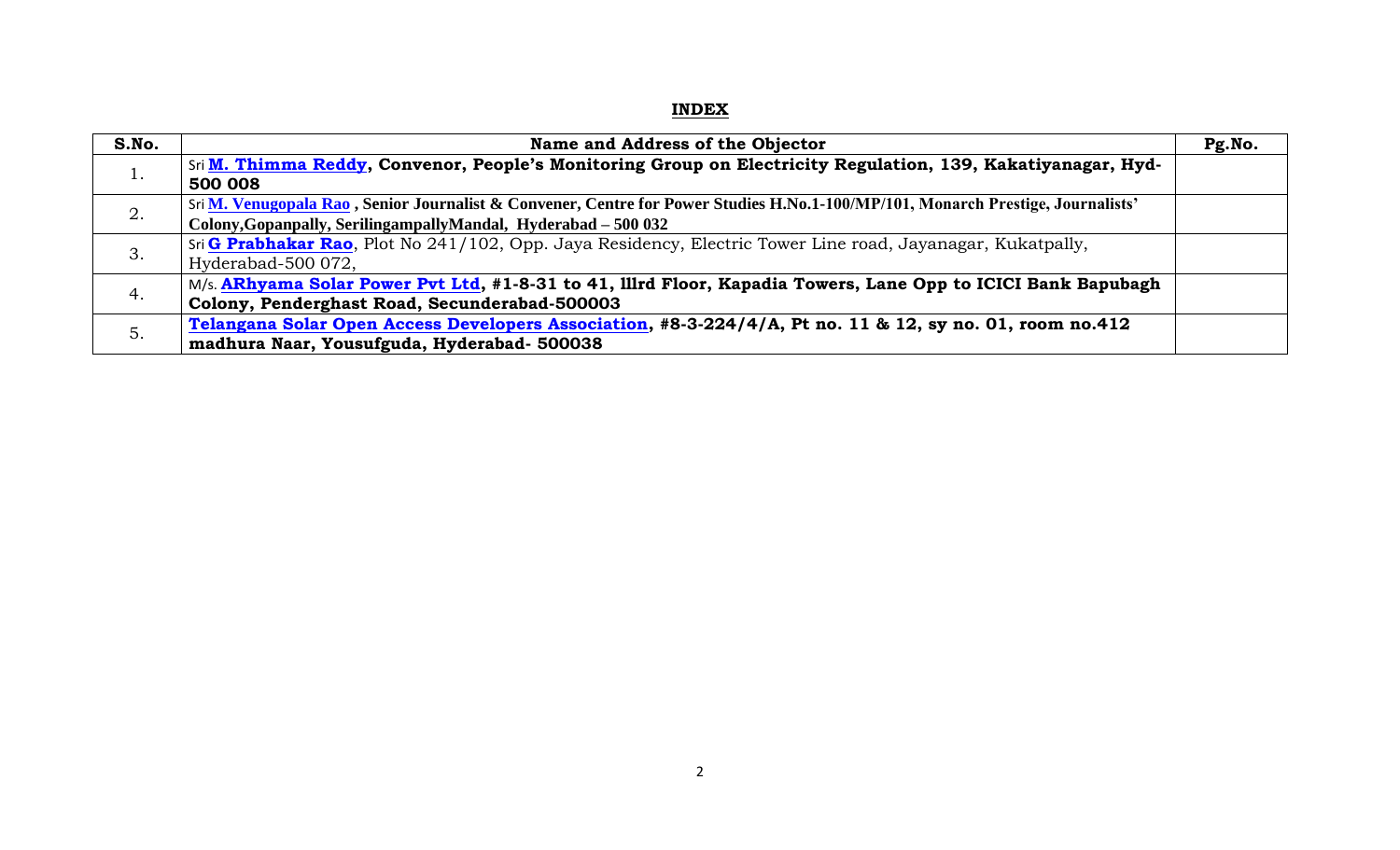<span id="page-2-0"></span>

| S.No. | <b>Summary of Objections / Suggestions</b>                                                                                                                                                                                                                                                                                                                                                                                                                                                                                                                                                                                                                                                                                                           | <b>Response of the Licensee</b>                                                                                                                                                                                                                                                                                                                                                                                                                                                                                                                                                                                                                                                                                                                                                                          |
|-------|------------------------------------------------------------------------------------------------------------------------------------------------------------------------------------------------------------------------------------------------------------------------------------------------------------------------------------------------------------------------------------------------------------------------------------------------------------------------------------------------------------------------------------------------------------------------------------------------------------------------------------------------------------------------------------------------------------------------------------------------------|----------------------------------------------------------------------------------------------------------------------------------------------------------------------------------------------------------------------------------------------------------------------------------------------------------------------------------------------------------------------------------------------------------------------------------------------------------------------------------------------------------------------------------------------------------------------------------------------------------------------------------------------------------------------------------------------------------------------------------------------------------------------------------------------------------|
|       |                                                                                                                                                                                                                                                                                                                                                                                                                                                                                                                                                                                                                                                                                                                                                      | 1. Sri M. Thimma Reddy, Convenor, People's Monitoring Group on Electricity Regulation, 139, Kakatiyanagar, Hyd-500 008                                                                                                                                                                                                                                                                                                                                                                                                                                                                                                                                                                                                                                                                                   |
| 2.1   | Information Gap<br>According to Regulation 4 of 2005 as part of ARR and FPT<br>filings information related to base year and each year of the<br>Control Period needs to be provided. In the case of operation<br>and maintenance (O&M) costs information related to the<br>base year and year prior to the base year in complete detail<br>together with the forecast for each year of the Control Period<br>shall be provided (Clause 6.3). Base Year information is not<br>provided in the case of several items. In the case of O&M<br>costs while information related to the base year and also<br>year prior to the base year in complete detail is expected to<br>be provided no such information is made available in the<br>present filings. | The line item wise cost & Revenue breakup of Aggregate Revenue<br>Requirement for the Base year (FY 2018-19) in detail is provided by the<br>DISCOM in the MYT Distribution Business Formats enclosed to the ARR<br>Fillings from Page No. 48 to 137. The details include actual O&M break up,<br>Scheme wise Capital expenditure, Fixed Asset Particulars & corresponding<br>depreciation, Loans, Consumer grants, load & losses achieved, wheeling<br>revenue etc. These are also provided in the filing write-up to substantiate the<br>projections for the 4 <sup>th</sup> MYT Control Period. The details of prior year to the<br>Base Year is provided as an additional information as a part of True-Up to the<br>Honble Commission on 20.01.2020 which is also placed in the TSSPDCL<br>website. |
| 2.2.5 | $2.2.1$ According to Clauses 9.1 and 9.2 of Regulation 4 of 2005 the<br>DISCOMs shall file a Resource Plan, containing Sales<br>Forecast, Load, Forecast, Power Procurement Plan and a<br>Distribution Plan (Capital Investment Plan), on 1' April of the<br>year preceding the first year of the Control Plan and the<br>Commission shall approve it as per Guidelines on it.<br>According to Clause 6.3a of this Regulation Capital<br>Investment Plan with capitalisation schedule covering each<br>year of the Control period shall be consistent with the<br>Commission's approved Resource Plan.<br>TSDISCOMs in their filings claimed that their submissions<br>are in consonance with the Resource Plan for the 4th Control                  | The DISCOM has submitted the Resource Plan filings on 31.10.2018 before<br>Honble Commission which includes Sales Forecast, Loss Trajectory, Load<br>Forecast and Distribution Plan in accordance to the Guidelines for Load                                                                                                                                                                                                                                                                                                                                                                                                                                                                                                                                                                             |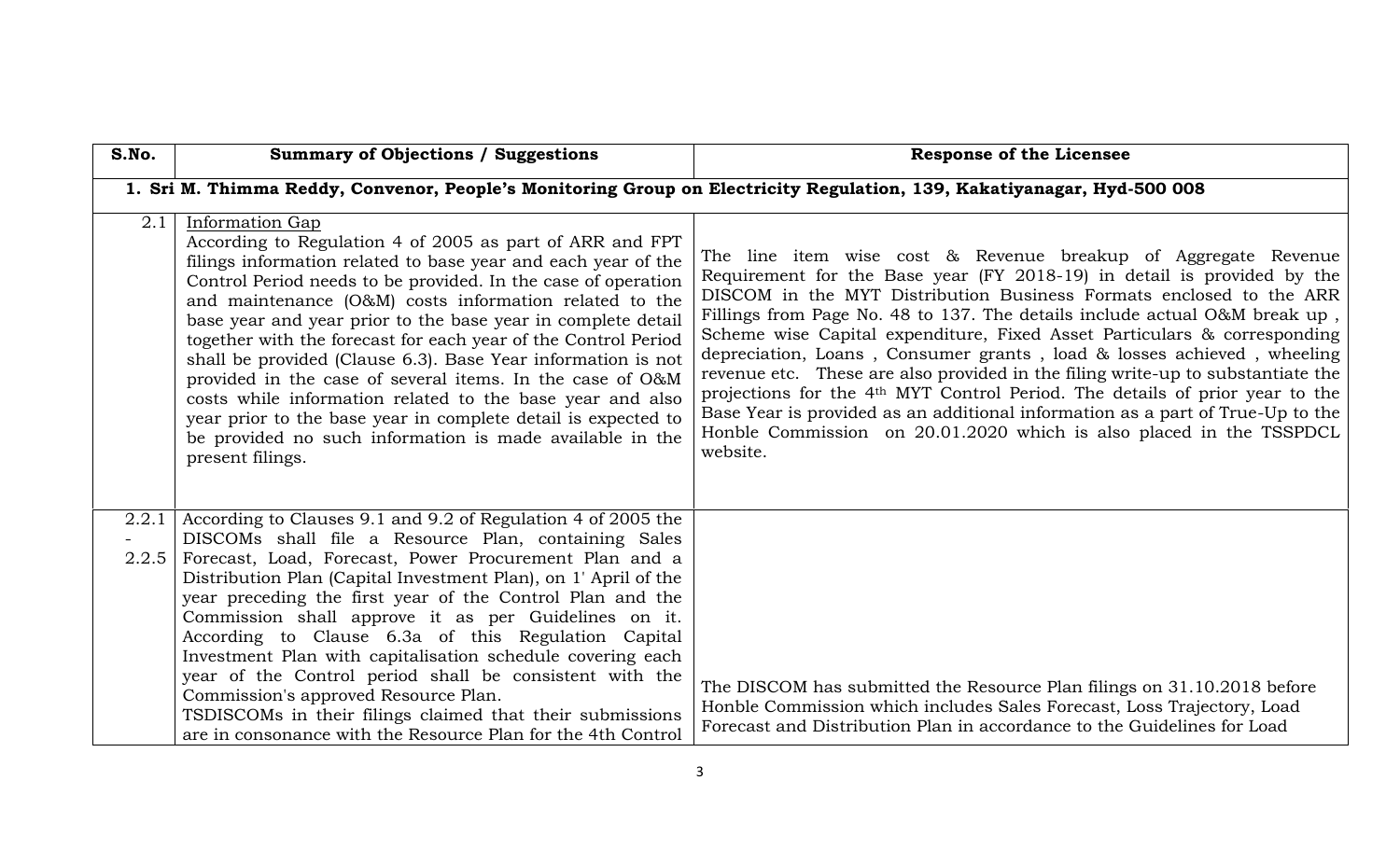|                | Period.<br>As the present ARR and FTP are based on the Resource<br>Plans of the TSDISCOMs it will not be possible to assess the<br>ARR and FTP without access to the Resource Plans filed by<br>the TSDISCOMs. In the present filings TSDISCOMs have<br>only provided summary figures. We request the Commission<br>to direct the .TSDISCOMs to make these Resource Plans<br>related to 4th Control Period available to the public<br>The above Regulation also mandates that the ARR is<br>consistent with the Commission's approved Resource Plan<br>(Clause 6.3a). It implies that the Resource Plan in question<br>needs to be approved by the Commission prior to the ARR<br>and FTP. We request the Commission to conduct a public<br>process to approve the same given its importance in the<br>overall tariff setting. |                                                               |                        |                  |                |                                     | Forecast, Resource Plan and Power Procurement, 2006 and in concurrence to<br>the Regulation 4 of 2005. Due to pending approval of the Honble Commission,<br>the licensee has adopted the Distribution Plan submitted under Resource<br>Plan filings for projection of ARR expenditure for 4 <sup>th</sup> MYT Control Period. The<br>existing regulation does not mandate any public hearing process to approve<br>the Load forecast and Resource Plan.                                                                                                                     |
|----------------|--------------------------------------------------------------------------------------------------------------------------------------------------------------------------------------------------------------------------------------------------------------------------------------------------------------------------------------------------------------------------------------------------------------------------------------------------------------------------------------------------------------------------------------------------------------------------------------------------------------------------------------------------------------------------------------------------------------------------------------------------------------------------------------------------------------------------------|---------------------------------------------------------------|------------------------|------------------|----------------|-------------------------------------|-----------------------------------------------------------------------------------------------------------------------------------------------------------------------------------------------------------------------------------------------------------------------------------------------------------------------------------------------------------------------------------------------------------------------------------------------------------------------------------------------------------------------------------------------------------------------------|
| $3.1 -$<br>3.3 | <b>DISCO</b><br>M                                                                                                                                                                                                                                                                                                                                                                                                                                                                                                                                                                                                                                                                                                                                                                                                              | Electricity Load during 4th Control Period(MW)<br>2019-<br>20 | 2020-<br>21            | $2021 -$<br>22   | 2022-<br>23    | 2023-<br>24                         | The load (in MW) represented in the table are the loads computed by<br>considering 80% of contracted demand for HT Voltages and 20% of the<br>contracted demands for LT voltages in view of diversity factor.                                                                                                                                                                                                                                                                                                                                                               |
|                | <b>NPDCL</b><br>2,829<br>2,940<br>3,043<br>3,145<br>3,248<br>7,898<br>8,863<br>7,428<br>8,230<br>8,540<br><b>SPDCL</b><br>Total<br>10,257<br>10,838<br>11,273<br>12,111<br>11,685<br>The above table shows that during the 4th control period<br>total electricity load at 33 kV level (including losses) in<br>Telangana is projected to increase by 18.08%. While in the<br>case of NPDCL it is projected to increase by 14.81% in the<br>case of SPDCL it is 19.28%.                                                                                                                                                                                                                                                                                                                                                        |                                                               |                        |                  |                |                                     | The base capital expenditure is projected based on the demand forecast for<br>the next 5 years submitted in the Resource plan filings and the existing<br>network infrastructure parameters & its loading pattern. The capital<br>expenditure plan is prepared taking the overloading of the existing network<br>units, proposed network infrastructure to cater to new loads and the cost<br>escalation factor to cover the increase in material & labor costs during 5-year<br>control period.<br>Clause 14.3 of MYT Regulation 4 of 2005 stipulates that, "The composite |
|                | Tear                                                                                                                                                                                                                                                                                                                                                                                                                                                                                                                                                                                                                                                                                                                                                                                                                           | <b>DISCOM</b>                                                 | Base<br>Capital<br>Exp | Employee<br>Cost | $R\&M$<br>Cost | <b>ARR</b><br>transferr<br>ed<br>to | O&M expenses permissible towards revenue requirement for each year of the<br>Control Period shall be determined, by using pre-determined norms or                                                                                                                                                                                                                                                                                                                                                                                                                           |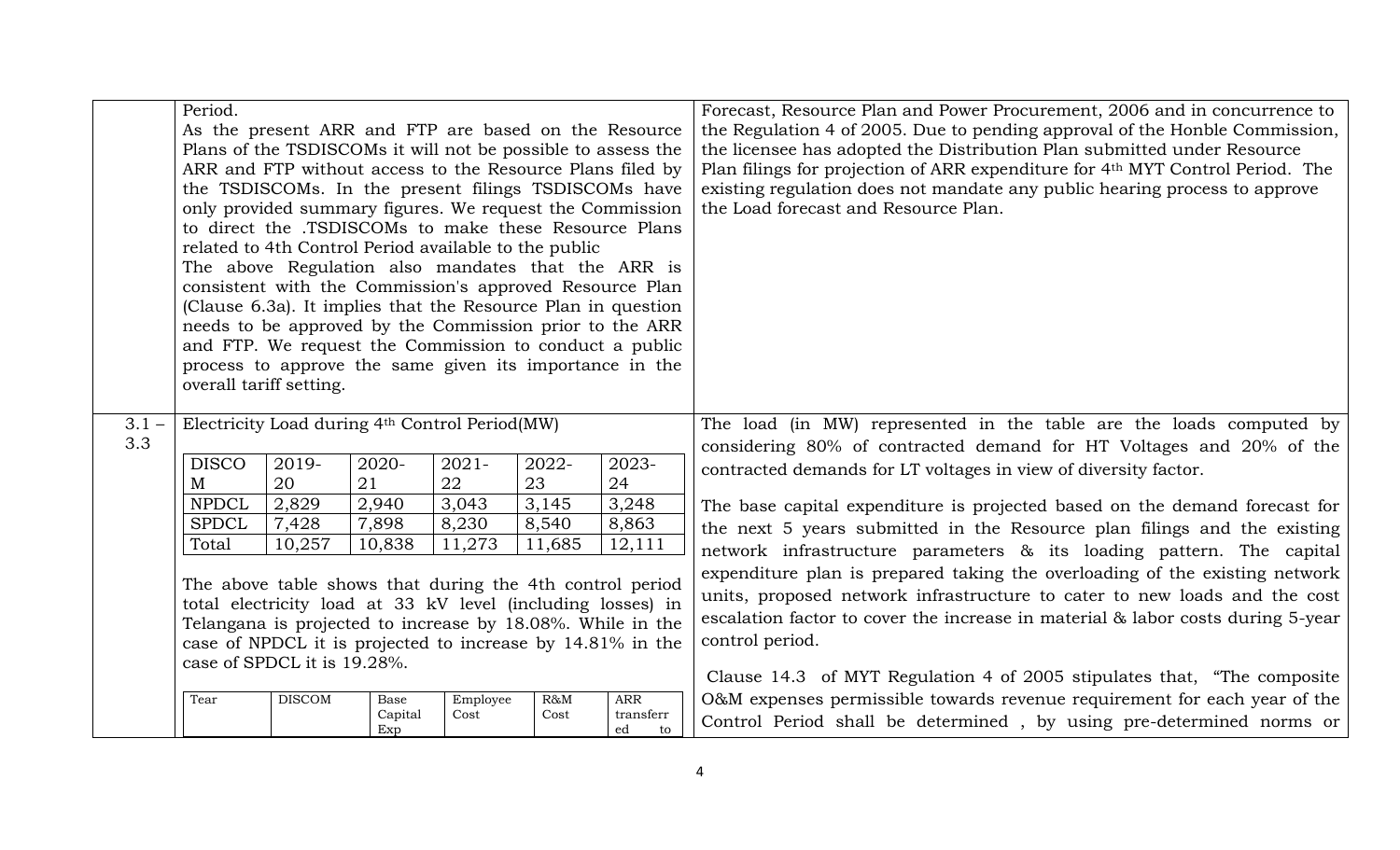|         |              |       |       |     | <b>RSB</b> |
|---------|--------------|-------|-------|-----|------------|
| 2019-20 | <b>NPDCL</b> | 849   | 1,859 | 94  | 2,614      |
|         | <b>SPDCL</b> | 1,107 | 2,469 | 161 | 3,935      |
|         | Total        | 1,956 | 4,328 | 255 | 6,549      |
| 2020-21 | <b>NPDCL</b> | 1,300 | 2,130 | 118 | 3,153      |
|         | <b>SPDCL</b> | 1,175 | 2.699 | 192 | 4,465      |
|         | Total        | 2,475 | 2,829 | 310 | 7,618      |
| 2021-22 | <b>NPDCL</b> | 1,515 | 2,447 | 145 | 3,825      |
|         | <b>SPDCL</b> | 1,590 | 2,978 | 214 | 4,927      |
|         | Total        | 3,105 | 5,425 | 359 | 8,752      |
| 2022-23 | <b>NPDCL</b> | 2,093 | 2,894 | 176 | 4,649      |
|         | <b>SPDCL</b> | 1,977 | 3,328 | 240 | 5,544      |
|         | Total        | 4.070 | 6,222 | 416 | 10,193     |
| 2023-24 | <b>NPDCL</b> | 1,939 | 3,319 | 213 | 5,555      |
|         | <b>SPDCL</b> | 2,102 | 3,704 | 273 | 6,250      |
|         | Total        | 4.041 | 7.023 | 486 | 11.805     |

During the 4th Control Period distribution expenditure (ARR transferred to retail supply business) is projected to increase by 80.26% in Telangana. When compared to the growth in electricity load in the state it is nearly 5 times higher. The increase in distribution expenditure includes 62.27% increase in employee costs, 90.59% increase in R&M costs and 106.60% increase in base capital expenditure. The Commission needs to see that the distribution expenditure during the 4th Control Period is undertaken according to prudent norms.

formulae for this purpose. These norms or formulae shall be determined by the Commission based on Distribution Licensee's submissions in this regard, previous years' actual expenses and any other factors considered relevant by the Commission."

The Operation & Maintenance costs which comprises Employee cost (EC), Administration & General Expenses (A&G) and Repairs & Maintenance (R&M) costs are projected based on the norms envisaged by the Honble Commission in the MYT Order dated 27.03.2015 which is in accordance to the Regulation. The Employee cost, A&G and R&M costs are linked to capital investments proposed for the control period. The overall growth in O&M costs in the previous control period and the ensuing control period is tabulated below

|         | 2014- | 2015-  |         | 2017- | 2018- |       | Growth rate |
|---------|-------|--------|---------|-------|-------|-------|-------------|
| Details | 15    | 16     | 2016-17 | 18    | 19    | Total | (CAGR)      |
| EC      | 1066  | 823    | 1491    | 1897  | 2249  | 7526  | 21%         |
| A&G     | 89    | 101    | 334     | 213   | 163   | 899   | 16%         |
| $R\&M$  | 250   | 278    | 139     | 109   | 127   | 903   | $-16%$      |
| Total   | 1404  | 1203   | 1963    | 2218  | 2538  | 9327  | 16%         |
| $Y-O-Y$ |       |        |         |       |       |       |             |
| growth  |       | $-14%$ | 63%     | 13%   | 14%   |       |             |

It is to be noted that the negative growth reflected in A&G, R&M expenses is mainly due to reclassification of expenses towards Remuneration paid to outsourcing employees from R&M to A&G during 2016-17 and from A&G to EC from 2017-18 on account of regularization of employees in accordance to the High Court orders.

| Details | 2019-<br>20 | 2020- | 2022-23 | 2023-<br>24 | 2024-<br>25 | Total | Growth rate<br>(CAGR) |
|---------|-------------|-------|---------|-------------|-------------|-------|-----------------------|
| EC      | 2469        | 2699  | 2978    | 3328        | 3704        | 15177 | $1\%$                 |
| A&G     | 178         | 195   | 215     | 241         | 268         | 1097  | 11%                   |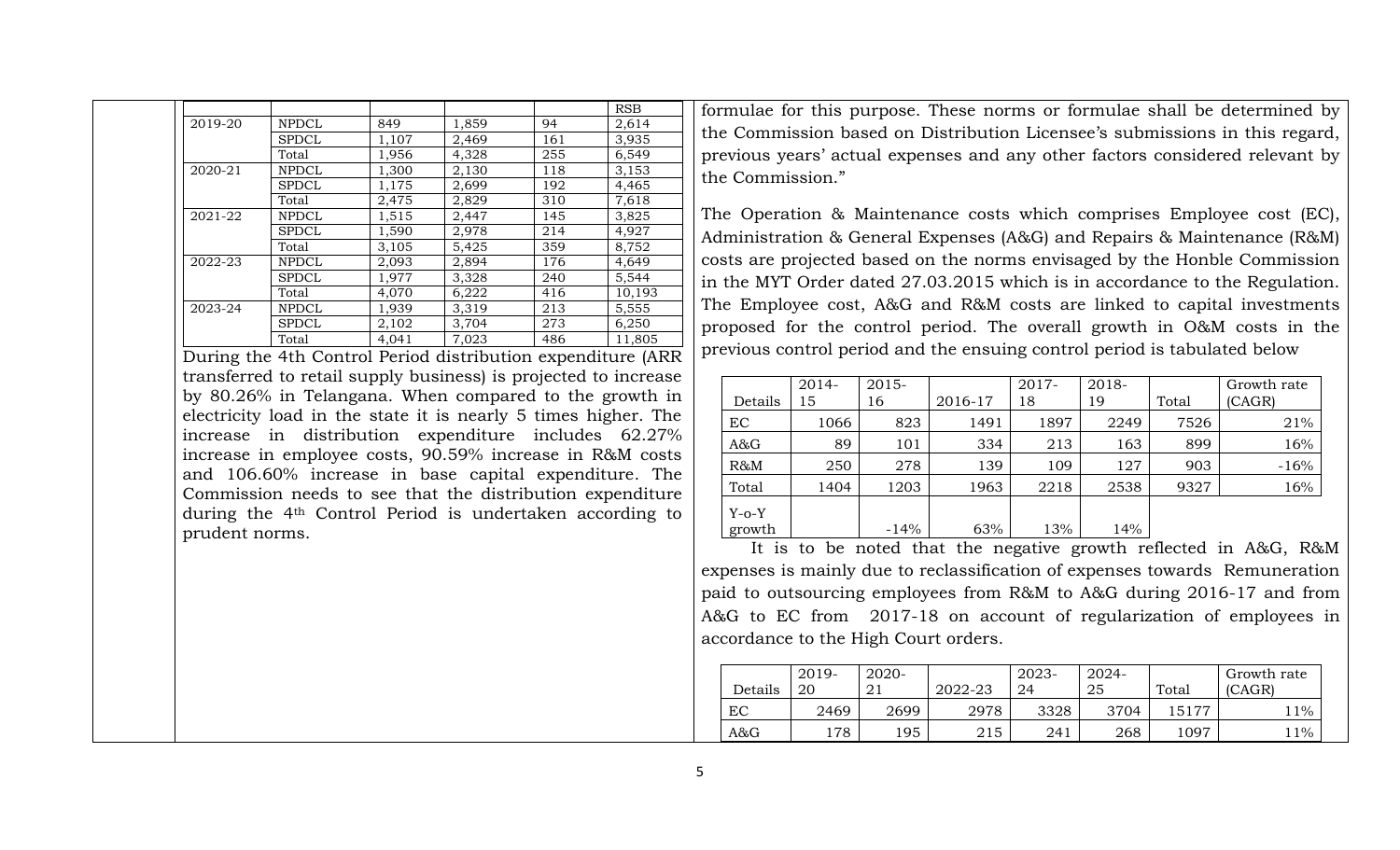|     |                                                                                                                         | $R\&M$                                                                                                                                            | 161    | 192  | 214  | 240  | 273    | 1081  | 14%                                                                                     |
|-----|-------------------------------------------------------------------------------------------------------------------------|---------------------------------------------------------------------------------------------------------------------------------------------------|--------|------|------|------|--------|-------|-----------------------------------------------------------------------------------------|
|     |                                                                                                                         | Total                                                                                                                                             | 2808   | 3086 | 3407 | 3809 | 4245   | 17356 | $11\%$                                                                                  |
|     |                                                                                                                         | $Y-O-Y$                                                                                                                                           |        |      |      |      |        |       |                                                                                         |
|     |                                                                                                                         | growth                                                                                                                                            | $11\%$ | 10%  | 10%  | 12%  | $11\%$ |       |                                                                                         |
|     |                                                                                                                         |                                                                                                                                                   |        |      |      |      |        |       | It can be seen from the tables above, the Overall growth in O&M expenses in             |
|     |                                                                                                                         |                                                                                                                                                   |        |      |      |      |        |       | the 3rd control period happens to be 16% whereas the overall growth                     |
|     |                                                                                                                         |                                                                                                                                                   |        |      |      |      |        |       | projected in the 4th Control period is 11% which is rational and close to the           |
|     |                                                                                                                         | actual trend.                                                                                                                                     |        |      |      |      |        |       |                                                                                         |
|     |                                                                                                                         |                                                                                                                                                   |        |      |      |      |        |       |                                                                                         |
| 3.4 | More than Rs. 12,000 Crore were reported to have been                                                                   |                                                                                                                                                   |        |      |      |      |        |       | The amount invested by DISCOM for strengthening of Distribution network to              |
|     | spent in Telangana during 2017-18 to improve distribution                                                               | provide 24x7 power supply to agriculture sector is Rs. 380.69 crores.                                                                             |        |      |      |      |        |       |                                                                                         |
|     | network to facilitate 24 X 7 power supply to agriculture                                                                |                                                                                                                                                   |        |      |      |      |        |       |                                                                                         |
|     | sector high expenditure was incurred in the recent past to                                                              |                                                                                                                                                   |        |      |      |      |        |       | The distribution network expansion proposed by the DISCOM in the resource               |
|     | improve distribution in the state. When such high                                                                       | plan filings comprises the plan for new Substation Additions due to<br>overloading of existing Substations, Substation addition due to overloaded |        |      |      |      |        |       |                                                                                         |
|     | expenditure was incurred in the recent past to improve                                                                  |                                                                                                                                                   |        |      |      |      |        |       | feeders, New PTR Additions in existing Substations, and PTR up-gradation,               |
|     | distribution network in the state the new proposals on                                                                  |                                                                                                                                                   |        |      |      |      |        |       | Feeder Additions in Existing Substations, DTR Additions to cater to the future          |
|     | distribution network expansion needs to be assessed more<br>carefully.                                                  | load growth and network strengthening.                                                                                                            |        |      |      |      |        |       |                                                                                         |
|     |                                                                                                                         |                                                                                                                                                   |        |      |      |      |        |       |                                                                                         |
| 3.5 | When the issue of disproportionate expenditure on                                                                       |                                                                                                                                                   |        |      |      |      |        |       | The capital expenditure plan proposed by the DISCOM in the Filings                      |
|     | distribution business is raised Licensees tend to argue that                                                            |                                                                                                                                                   |        |      |      |      |        |       | comprises of two parts. One is Base Capital expenditure and the second is               |
|     | the capital expenditure involves not only expenditure                                                                   |                                                                                                                                                   |        |      |      |      |        |       | Other Capital Expenditure. Base capital expenditure covers the Sub-station,             |
|     | towards augmenting the existing network to meet peak                                                                    |                                                                                                                                                   |        |      |      |      |        |       | PTR, Feeder, DTR up-gradations and additions to meet the projected load                 |
|     | demand but also involves works for network strengthening,                                                               |                                                                                                                                                   |        |      |      |      |        |       | growth and network strengthening. Other capital expenditure mainly covers               |
|     | renovation and modernization, etc. In the present filign                                                                |                                                                                                                                                   |        |      |      |      |        |       | the expenditure for AT&C Loss reduction, Reliability improvement &                      |
|     | works related to network strengthening and R&M appear<br>under different heads like other capital expenditure as a part | infrastructure developments, new consumer additions,                                                                                              |        |      |      |      |        |       | contingency schemes, Renovation & Modernisation of existing assets, civil<br>Technology |
|     | of total capital expenditure, R&M works as a part of O&M                                                                |                                                                                                                                                   |        |      |      |      |        |       | upgradation, Land cost for erection of new substations & road cutting charges           |
|     | expenditure and special appropriation for safety measures. It                                                           | for laying cables.                                                                                                                                |        |      |      |      |        |       |                                                                                         |
|     | has to eb seen that there is no duplication of work and                                                                 |                                                                                                                                                   |        |      |      |      |        |       |                                                                                         |
|     | expenditure incurred has impact on the ground                                                                           |                                                                                                                                                   |        |      |      |      |        |       | The expenditure shown in the other capital expenditure is additional to the             |
|     |                                                                                                                         |                                                                                                                                                   |        |      |      |      |        |       | Base capital expenditure which is proposed to meet the specific goals. The              |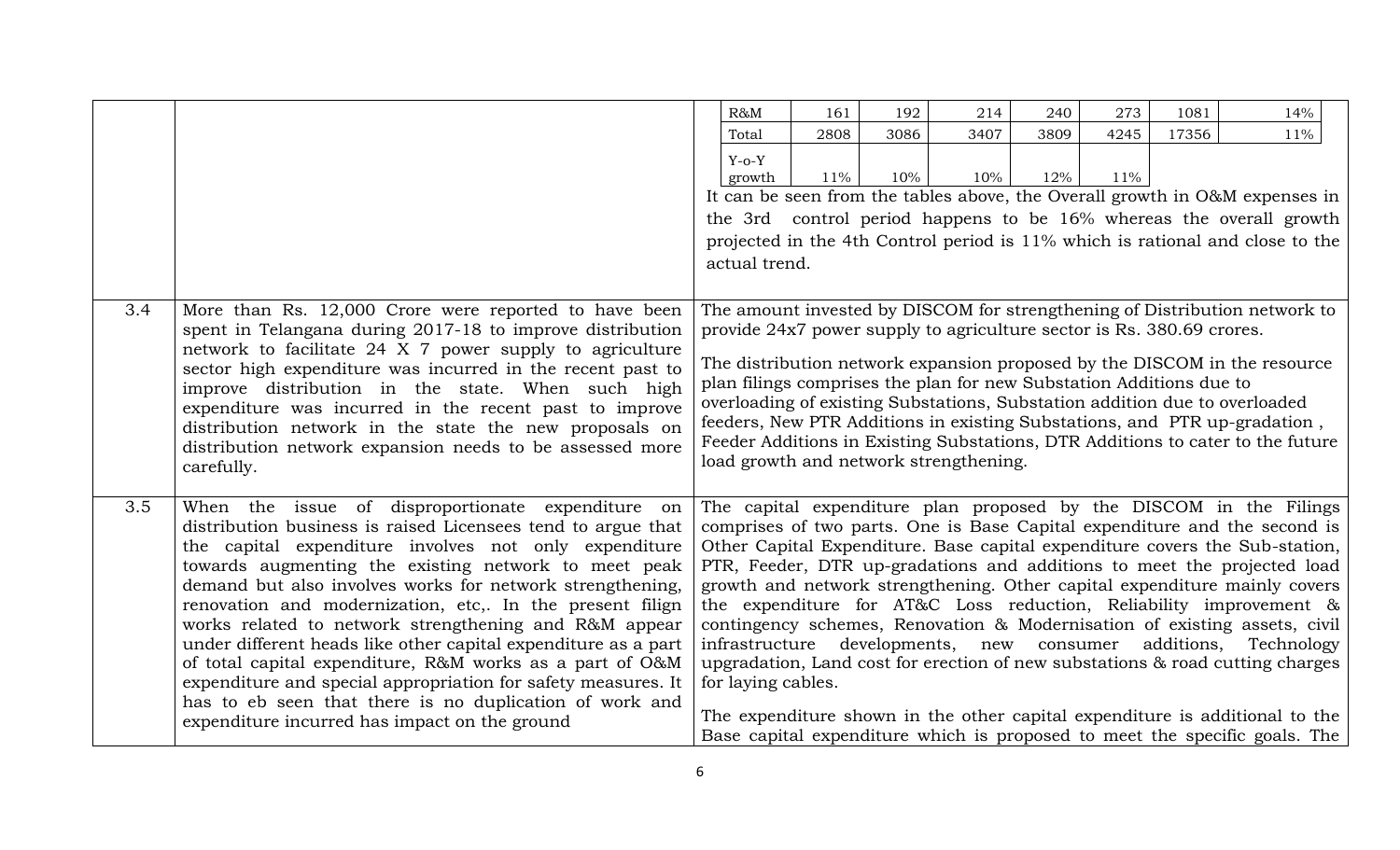|                                                                                                                                                                                                                                                                                                                                                                                                                                                          |                                                                                                                                                                                                                                                                                                                                                                                                                                                                                    |  |           | maintenance and repair of the assets setup in the system.<br>the employees who work near the network system. |                                            | R&M shown under Other Capex is investment for Renovation $\&$<br>Modernisation of existing assets while R&M costs shown under O&M<br>expenditure head is Repairs & Maintenance costs which are to be incurred for<br>Further, the special appropriation costs shown under the head "Special<br>appropriation for Safety measures" is to ensure safety of the consumers and<br>Hence there is no duplication of costs proposed in the Filings; instead the<br>costs are divided under different heads according to the purpose it relates to. |
|----------------------------------------------------------------------------------------------------------------------------------------------------------------------------------------------------------------------------------------------------------------------------------------------------------------------------------------------------------------------------------------------------------------------------------------------------------|------------------------------------------------------------------------------------------------------------------------------------------------------------------------------------------------------------------------------------------------------------------------------------------------------------------------------------------------------------------------------------------------------------------------------------------------------------------------------------|--|-----------|--------------------------------------------------------------------------------------------------------------|--------------------------------------------|----------------------------------------------------------------------------------------------------------------------------------------------------------------------------------------------------------------------------------------------------------------------------------------------------------------------------------------------------------------------------------------------------------------------------------------------------------------------------------------------------------------------------------------------|
| In the present filings Licensees have considered cost of debt<br>4.1<br>as 11% for long term loans and 11.5% for working capital<br>loans during the 4th Control Period. As rate of interest in the<br>financial markets in the country is coming down the rate of<br>interest proposed by the Licensees appears to be on higher<br>side. APERC in its Order, one year back, on wheeling<br>charges for the 4th Control Period adopted 10.53% as rate of | The TSDISCOMs has considered cost of debt as 11 % for long term loans and<br>11.5% for working capital loans based on the latest Rural Electrification<br>Corporation (REC) & Power Finance Corporation (PFC) loan circulars. The<br>Distribution schemes are majorly funded by the REC & PFC institutions.<br>Hence these lending rates form the basis for estimating cost of debt. The<br>lending rates of REC and the Bank Repo rates in the last 5 years is tabulated<br>below |  |           |                                                                                                              |                                            |                                                                                                                                                                                                                                                                                                                                                                                                                                                                                                                                              |
|                                                                                                                                                                                                                                                                                                                                                                                                                                                          | interest on debt contracted by APDISCOMs. In the<br>meantime, RBI reduced the repo rate several times. In<br>keeping with these developments, we request the TSERC to<br>adopt lower interest rate than the one proposed by<br><b>TSDISCOMs</b>                                                                                                                                                                                                                                    |  | <b>FY</b> | <b>Bank Repo</b><br>Rate                                                                                     | <b>DISCOM</b><br>lending rate<br>from REC* |                                                                                                                                                                                                                                                                                                                                                                                                                                                                                                                                              |
|                                                                                                                                                                                                                                                                                                                                                                                                                                                          |                                                                                                                                                                                                                                                                                                                                                                                                                                                                                    |  | 2015-16   | $7.5 \% - 6.75%$                                                                                             | 12% -11.5%                                 |                                                                                                                                                                                                                                                                                                                                                                                                                                                                                                                                              |
|                                                                                                                                                                                                                                                                                                                                                                                                                                                          |                                                                                                                                                                                                                                                                                                                                                                                                                                                                                    |  | 2016-17   | $6.75\% - 6.25\%$                                                                                            | 11%                                        |                                                                                                                                                                                                                                                                                                                                                                                                                                                                                                                                              |
|                                                                                                                                                                                                                                                                                                                                                                                                                                                          |                                                                                                                                                                                                                                                                                                                                                                                                                                                                                    |  | 2017-18   | $6.25% - 6%$                                                                                                 | 11% - 10.75%                               |                                                                                                                                                                                                                                                                                                                                                                                                                                                                                                                                              |
|                                                                                                                                                                                                                                                                                                                                                                                                                                                          |                                                                                                                                                                                                                                                                                                                                                                                                                                                                                    |  | 2018-19   | $6\% - 6.25\%$                                                                                               | 10.75%-11%                                 |                                                                                                                                                                                                                                                                                                                                                                                                                                                                                                                                              |
|                                                                                                                                                                                                                                                                                                                                                                                                                                                          |                                                                                                                                                                                                                                                                                                                                                                                                                                                                                    |  | 2019-20   | $6\% - 5.15\%$                                                                                               | 11%                                        |                                                                                                                                                                                                                                                                                                                                                                                                                                                                                                                                              |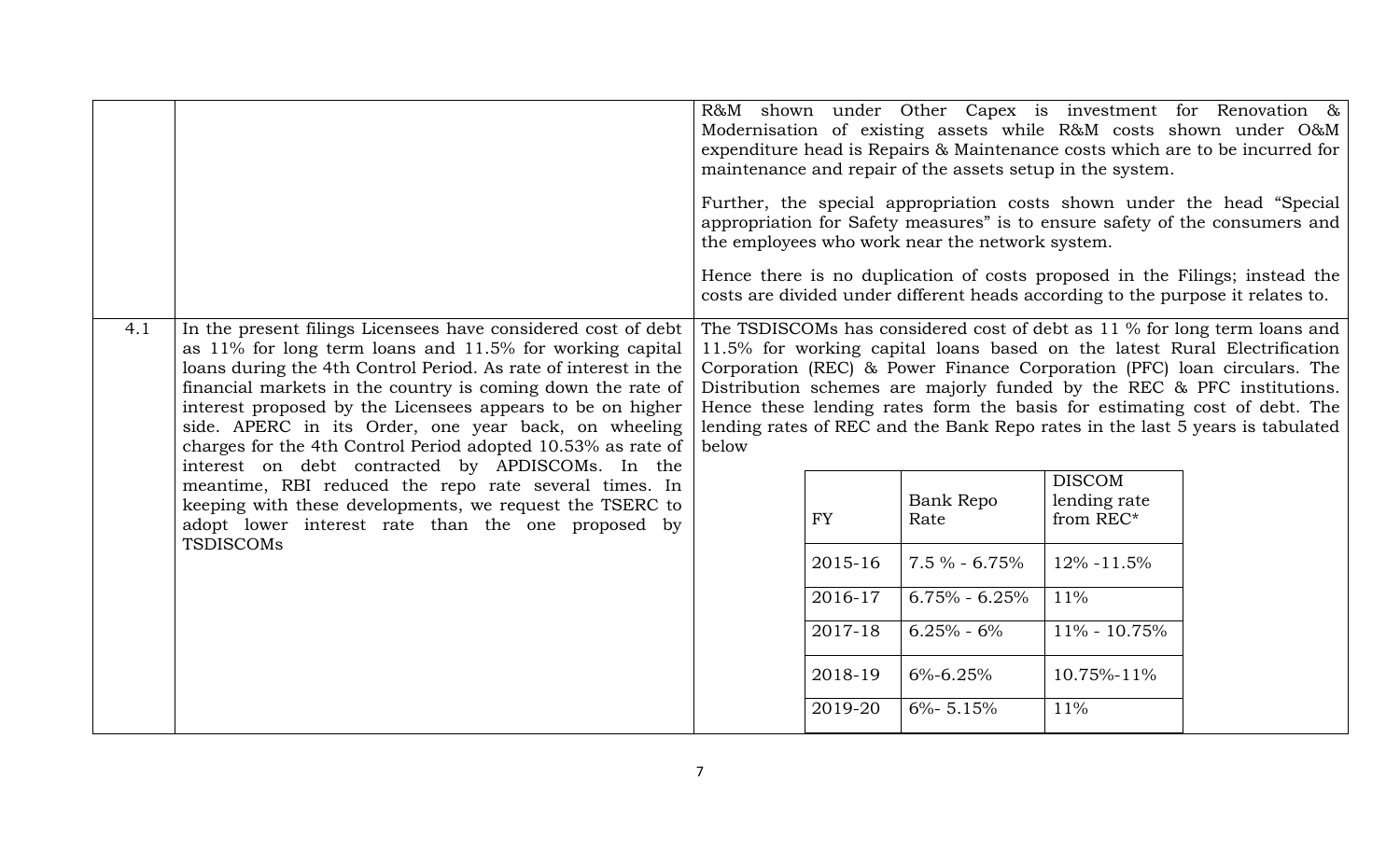|     |                                                                                                                                                                                                                                                                                                                                                                                                                                                                                                                                 | This shows that the DISCOM lending rates are showing mixed trend over the<br>years and on an average it stood at 11% p.a. during 2018-19 & 2019-20.<br>Hence the proposal of the DISCOM is in-line with the current state of<br>financial affairs.                                                                                                                                                                                                                                                                                                                                                                                                                                                                                                                                                                                                                                                                                                                                                                                                                                                                                                                                                                                                                                                                                                                                                                                                                                                                                                       |
|-----|---------------------------------------------------------------------------------------------------------------------------------------------------------------------------------------------------------------------------------------------------------------------------------------------------------------------------------------------------------------------------------------------------------------------------------------------------------------------------------------------------------------------------------|----------------------------------------------------------------------------------------------------------------------------------------------------------------------------------------------------------------------------------------------------------------------------------------------------------------------------------------------------------------------------------------------------------------------------------------------------------------------------------------------------------------------------------------------------------------------------------------------------------------------------------------------------------------------------------------------------------------------------------------------------------------------------------------------------------------------------------------------------------------------------------------------------------------------------------------------------------------------------------------------------------------------------------------------------------------------------------------------------------------------------------------------------------------------------------------------------------------------------------------------------------------------------------------------------------------------------------------------------------------------------------------------------------------------------------------------------------------------------------------------------------------------------------------------------------|
| 4.2 | The present filings show that the TSDISCOMs are expecting<br>Return on equity at 14% for the 4th Control period as per<br>the approved norm for the third control period. Return on<br>equity is linked to the rate of interest. As the rate of interest<br>is coming down return on equity also needs to be reduced<br>and brought down to below 14%. As there is no risk to the<br>DISCOMs in this regard and total costs are being recovered<br>under the present Regulatory framework we propose return<br>on equity at 12% | In accordance with Section 3 of the Electricity Act, 2003, the Ministry of<br>Power, Government of India notified the Tariff Policy , 2016. The Tariff Policy<br>stipulates as under:<br>"5.0 GENERAL APPROACH TO TARIFF<br>5.11 Tariff policy lays down following framework for performance based cost of<br>service regulation in respect of aspects common to generation, transmission as<br>well as distribution. These shall not apply to competitively bid projects as<br>referred to in para 6.1 and para 7.1 (6). Sector specific aspects are dealt with in<br>subsequent sections.<br>$a)$ Return on Investment<br>Balance needs to be maintained between the interests of consumers and the<br>need for investments while laying down rate of return. Return should attract<br>investments at par with, if not in preference to, other sectors so that the<br>electricity sector is able to create adequate capacity. The rate of return should<br>be such that it allows generation of reasonable surplus for growth of the sector.<br>The Central Commission would notify, from time to time, the rate of return on<br>equity for generation and transmission projects keeping in view the assessment<br>of overall risk and the prevalent cost of capital which shall be followed by the<br>SERCs also. The rate of return notified by CERC for transmission may be<br>adopted by the State Electricity Regulatory Commissions (SERCs) for<br>distribution with appropriate modification taking into view the higher<br>risks involved<br>. |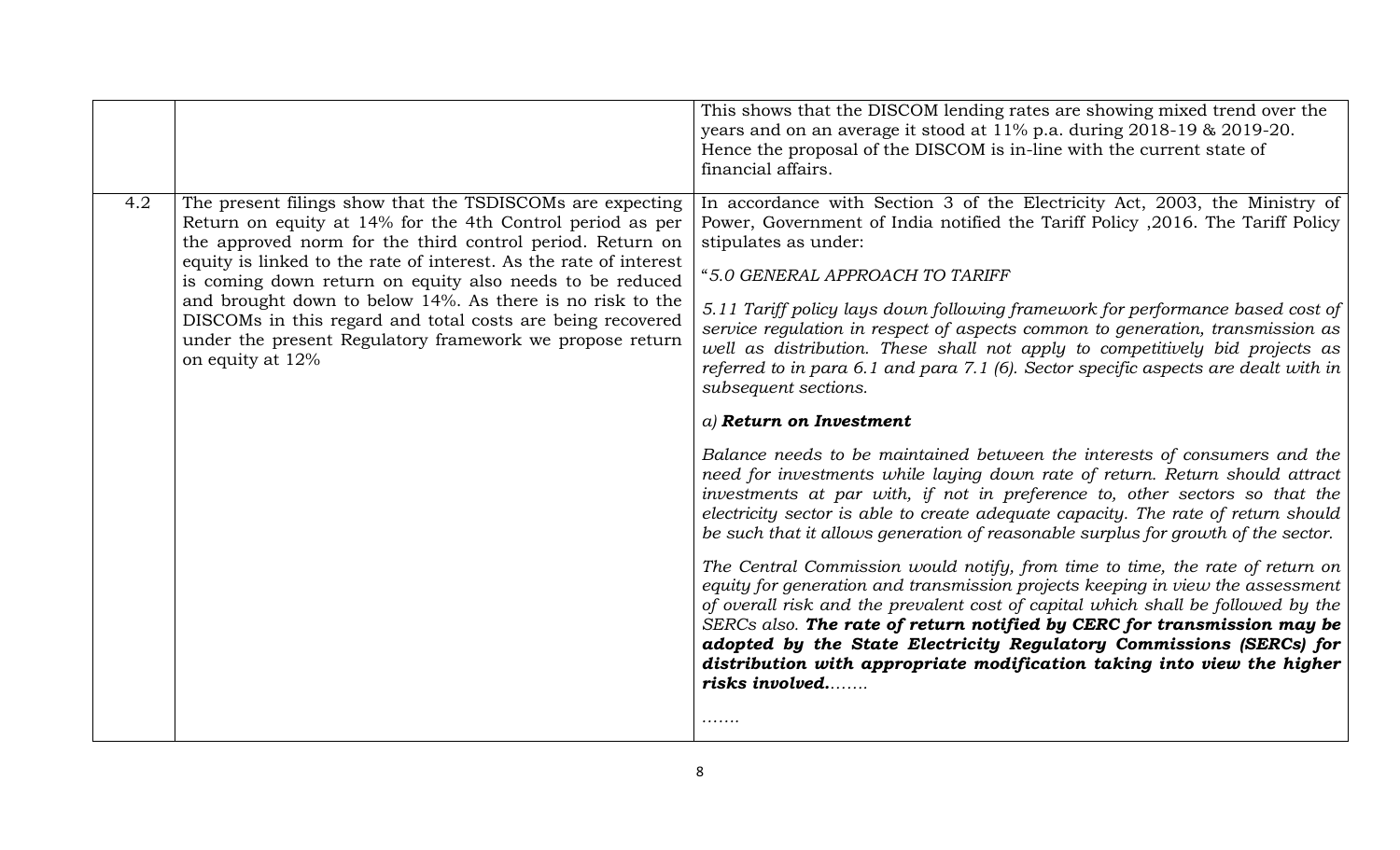|     |                                                                                                                                                                                                                                                                                                                                                                                                                                                                        | The State Commission may consider 'distribution and supply margin' as basis<br>for allowing returns in distribution business at an appropriate time"<br>The Return on Equity determined by the CERC for Transmission projects vide<br>its Tariff Regulations, 2019 is 15.5%. The Honble Commission has determined<br>the Return on Equity of 14% for Distribution Business and 2% of supply<br>margin for Retail supply business in the MYT order dt. 27.03.2015. In<br>accordance to the NTP guidelines and the Honble Commission regulations &<br>orders, the licensee has claimed 14% Return on Equity.                                                               |
|-----|------------------------------------------------------------------------------------------------------------------------------------------------------------------------------------------------------------------------------------------------------------------------------------------------------------------------------------------------------------------------------------------------------------------------------------------------------------------------|--------------------------------------------------------------------------------------------------------------------------------------------------------------------------------------------------------------------------------------------------------------------------------------------------------------------------------------------------------------------------------------------------------------------------------------------------------------------------------------------------------------------------------------------------------------------------------------------------------------------------------------------------------------------------|
| 4.3 | In SPDCL filings while on page 14 escalation factor is<br>mentioned as 4.68% on page 29 escalation factor is<br>mentioned as 5.42% while claiming to follow identical<br>methodology. We request the Commission to adopt 4.68% as<br>the escalation factor to compute capital cost                                                                                                                                                                                     | The escalation factor of 4.68% proposed on page 14 is based on the CPI $\&$<br>WPI indices for the period 2012 to 2017 which is considered in the Resource<br>Plan filings that was filed before Honble Commission on 31.10.2018.<br>However the escalation factor of 5.42% proposed on page 29 is based on the<br>CPI & WPI indices for the period 2012 to 2018 for computation of $O$ &M<br>expenses.<br>As the periods under consideration are different and the submissions are at<br>different dates, the escalation factor has varied and the DISCOM has<br>considered the updated data with 2018 values in its MYT filings for O&M<br>expenses projections.       |
| 5.1 | Targets for distribution losses:-<br>Targets for distribution losses: 5.1 The distribution losses<br>projected by TSDISCOMs for the 4th control period in some<br>cases are higher than that approved by the Commission for<br>the third control period or equal to the levels already<br>achieved during the third control period. In the case of<br>SPDCL the Commission approved 5% LT losses for the 3<br>Control Period. But SPDCL has shown that it had achieved | As per clause 5.3 (h)(2) of National Tariff Policy "In cases where operations<br>have been much below the norms for many previous years the initial starting<br>point in determining the revenue requirement and the improvement<br>trajectories should be recognized at "relaxed" levels and not the "desired"<br>levels." Hence TSSPDCL has considered the actual losses achieved in FY<br>2018-19 as basis for projection of loss trajectory for 4th MYT Period. The<br>DISCOM could not achieve the stringent loss targets approved by the Honble<br>Commission for 3 <sup>rd</sup> MYT Period despite extensive loss reduction measures<br>taken during the period. |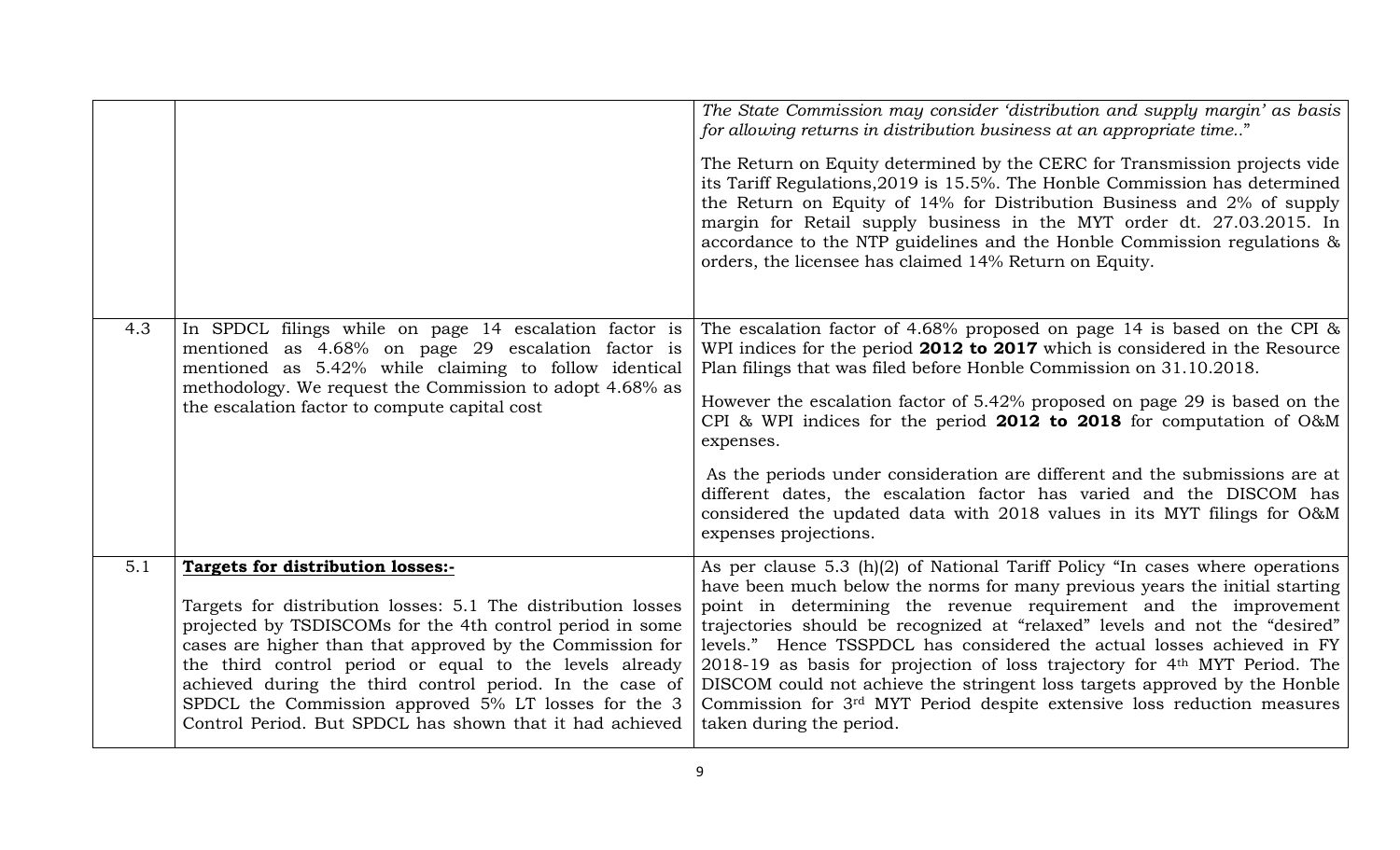|     | 6.05% LT losses during 2018-19 and projected to bring down<br>these losses to 5.93% to 5.47% during the 4th Control<br>Period. Similarly, while the Commission prescribed 4.25% 11<br>kV losses SPDCL achieved 4.70% in 2018--19 and projected<br>to bring it down to 4.47% in 2023-24. NPDCL projected to<br>bring down distribution losses by 0.01% only at the end of<br>the 4th Control period compared to the levels achieved in<br>2018-19. Given the huge investments made in expanding<br>and strengthening of distribution network and human<br>resources there should be commensurate reduction in<br>distribution losses                                                                             |                          |                                           | load growth including loss reduction.                                                                                               |                | The DISCOM has projected 2% year-on-year loss reduction under LT voltage,<br>1% for 11 kV and 0.5% loss reduction for 33 kV voltage levels. Achieving<br>slight reduction in losses after reaching certain bench mark levels will be<br>quite ambitious and requires huge capital investments backed by technology<br>upgradation. Thus the Discom has proposed investments commensurate to                                                                                                                                                                                                                                                                                |  |
|-----|-----------------------------------------------------------------------------------------------------------------------------------------------------------------------------------------------------------------------------------------------------------------------------------------------------------------------------------------------------------------------------------------------------------------------------------------------------------------------------------------------------------------------------------------------------------------------------------------------------------------------------------------------------------------------------------------------------------------|--------------------------|-------------------------------------------|-------------------------------------------------------------------------------------------------------------------------------------|----------------|----------------------------------------------------------------------------------------------------------------------------------------------------------------------------------------------------------------------------------------------------------------------------------------------------------------------------------------------------------------------------------------------------------------------------------------------------------------------------------------------------------------------------------------------------------------------------------------------------------------------------------------------------------------------------|--|
| 6.1 | <b>Safety issues:</b><br>Over the years number of deaths due to electrocution have<br>been increasing. Sagging conductors, unsafe DTRs and<br>absence of technical help at the grass roots level are some of<br>the important reasons for these avoidable deaths. It is<br>welcome measure that the DISCOMs have designated officers<br>at the Circle level as Safety Officers. Along with this, it has to<br>be seen that capital investments made and R&M works<br>taken up results in decline in deaths due to electrocution. All<br>these years though thousands of crores of rupees were spent<br>on expansion and modernisation of T&D network there was<br>no let up in the deaths due to electrocution. | conductors<br>equipment. | unsafe DTR existing.<br>g) Reconductoring | measures to avoid accidents. The measures taken are<br>c) Providing of SMC Distribution boxes<br>f) providing fuse controls to DTRs |                | As per the directions of Hon'ble TSERC, TSSPDCL has taken all preventive<br>a) Intermediate Poles are erected wherever there are loose spans/Sagging<br>b) Providing of proper earthing/plinth raising/fencing around DTRs where<br>d) Rectification of DTR Structures, AB Switches, HG Fuses.<br>e) Safety week is conducted to create awareness among the consumers<br>about the precautionary measures to be taken. Also farmers are being<br>educated by the local staff and advised not to meddle with live electrical<br>The above said works taken up under R&M works by TSSPDCL and giving<br>good results, the comparison on accidents for last 3 years and shows |  |
|     |                                                                                                                                                                                                                                                                                                                                                                                                                                                                                                                                                                                                                                                                                                                 |                          | <b>SPDCL</b>                              | reduction in accidents year wise are as follows:<br>2017-18<br>333                                                                  | 2018-19<br>294 | 2019-20<br>(Upto Dec'19)<br>169                                                                                                                                                                                                                                                                                                                                                                                                                                                                                                                                                                                                                                            |  |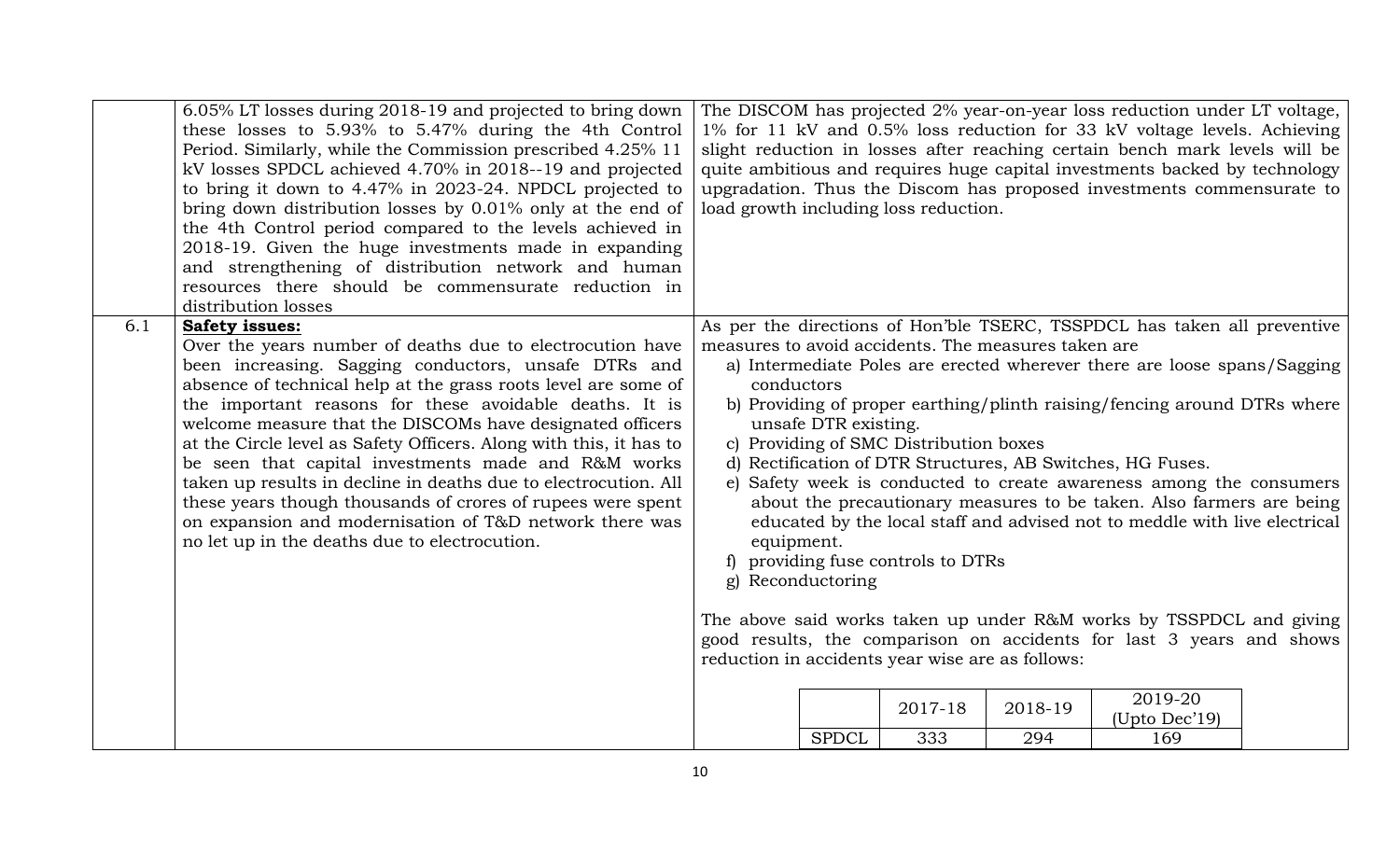|     |                                                                                                                                                                                                                                                                                                                                                                                                                                                                                                                                                                                                                                        | And further ensuring keen monitoring of Distribution network, keeping in<br>view of aging of existing network and proposing proper plan of action time to<br>time to strengthening and maintaining the Distribution Network in healthy<br>condition to reduce fatal deaths due to electrocution.                                                                                                                                                                                                                                                                                                                                                                                                                                                                                        |
|-----|----------------------------------------------------------------------------------------------------------------------------------------------------------------------------------------------------------------------------------------------------------------------------------------------------------------------------------------------------------------------------------------------------------------------------------------------------------------------------------------------------------------------------------------------------------------------------------------------------------------------------------------|-----------------------------------------------------------------------------------------------------------------------------------------------------------------------------------------------------------------------------------------------------------------------------------------------------------------------------------------------------------------------------------------------------------------------------------------------------------------------------------------------------------------------------------------------------------------------------------------------------------------------------------------------------------------------------------------------------------------------------------------------------------------------------------------|
| 6.2 | In safety related issues along with investments on T&D<br>network staffing patterns also play an important role. In<br>rural areas there is lack of technical staff at the ground level.<br>In the absence of adequate number of line men in rural<br>areas consumers, mostly farmers, are trying to attend to the<br>repairs to the DTRs and conductors on their own and<br>meeting with accidents. While officer level posts are being<br>filled up there are vacancies in the case of technical staff at<br>the ground level, particularly in rural areas. While examining<br>O&M costs staffing pattern also needs to be examined. | As per the departmental adminstrative procedures, the O&M staff are being<br>allotted to the operation sections. Where the posts are vacant, vacancies are<br>filled in a phased manner and also the services of artisans are utilizing for<br>maintenance work. Keeping in view of absence of adequate number of O&M<br>Staff at the ground level, Recently TSSPDCL has taken up the recruitment<br>process for 2500 Nos. JLM's which are going to complete shortly and further<br>the consumers/farmers are informed that if any grievance arises may be<br>intimated to the concerned AE/Operation or Toll free No. 18004253600 for<br>early rectification. "The farmers are requested not to climb the pole or not<br>to make any repairs to the DTRs and conductors on their own". |
| 6.3 | In response to the Commission's directive to run neutral wire                                                                                                                                                                                                                                                                                                                                                                                                                                                                                                                                                                          | Field officers were instructed to ensure to provide local ground earthing by                                                                                                                                                                                                                                                                                                                                                                                                                                                                                                                                                                                                                                                                                                            |
|     | from 33/11 kV SS to single phase transformers both existing                                                                                                                                                                                                                                                                                                                                                                                                                                                                                                                                                                            | maintaining the earth resistance as per the REC Construction standards                                                                                                                                                                                                                                                                                                                                                                                                                                                                                                                                                                                                                                                                                                                  |
|     | and new installations without resorting to use of earth as                                                                                                                                                                                                                                                                                                                                                                                                                                                                                                                                                                             | wherever 1-Ph DTRs are existing in the villages and continuously pursuing                                                                                                                                                                                                                                                                                                                                                                                                                                                                                                                                                                                                                                                                                                               |
|     | return conductor TSDISCOMs submitted as follows: "Since                                                                                                                                                                                                                                                                                                                                                                                                                                                                                                                                                                                | for the compliance                                                                                                                                                                                                                                                                                                                                                                                                                                                                                                                                                                                                                                                                                                                                                                      |
|     | the hamlets are spread over at distant places, running a<br>neutral wire from 33/11 kV Sub-station is very expensive                                                                                                                                                                                                                                                                                                                                                                                                                                                                                                                   |                                                                                                                                                                                                                                                                                                                                                                                                                                                                                                                                                                                                                                                                                                                                                                                         |
|     | Hence, it as been decided, earthing of neutral at intermediate                                                                                                                                                                                                                                                                                                                                                                                                                                                                                                                                                                         |                                                                                                                                                                                                                                                                                                                                                                                                                                                                                                                                                                                                                                                                                                                                                                                         |
|     | cations, needs additional expenditure' • decided to provide                                                                                                                                                                                                                                                                                                                                                                                                                                                                                                                                                                            |                                                                                                                                                                                                                                                                                                                                                                                                                                                                                                                                                                                                                                                                                                                                                                                         |
|     | local ground earthing by maintaining the earth resistance as                                                                                                                                                                                                                                                                                                                                                                                                                                                                                                                                                                           |                                                                                                                                                                                                                                                                                                                                                                                                                                                                                                                                                                                                                                                                                                                                                                                         |
|     | per REC construction standards." At the same time SPDCL                                                                                                                                                                                                                                                                                                                                                                                                                                                                                                                                                                                |                                                                                                                                                                                                                                                                                                                                                                                                                                                                                                                                                                                                                                                                                                                                                                                         |
|     | as a part of Special Appropriations for Safety Measures                                                                                                                                                                                                                                                                                                                                                                                                                                                                                                                                                                                |                                                                                                                                                                                                                                                                                                                                                                                                                                                                                                                                                                                                                                                                                                                                                                                         |
|     | proposed Rs. 4 crore each year of the 4th Control period                                                                                                                                                                                                                                                                                                                                                                                                                                                                                                                                                                               |                                                                                                                                                                                                                                                                                                                                                                                                                                                                                                                                                                                                                                                                                                                                                                                         |
|     | towards running of neutral wire from SS. NPDCL proposed                                                                                                                                                                                                                                                                                                                                                                                                                                                                                                                                                                                |                                                                                                                                                                                                                                                                                                                                                                                                                                                                                                                                                                                                                                                                                                                                                                                         |
|     | about Rs. 7 crore each under Other heading. This may be                                                                                                                                                                                                                                                                                                                                                                                                                                                                                                                                                                                |                                                                                                                                                                                                                                                                                                                                                                                                                                                                                                                                                                                                                                                                                                                                                                                         |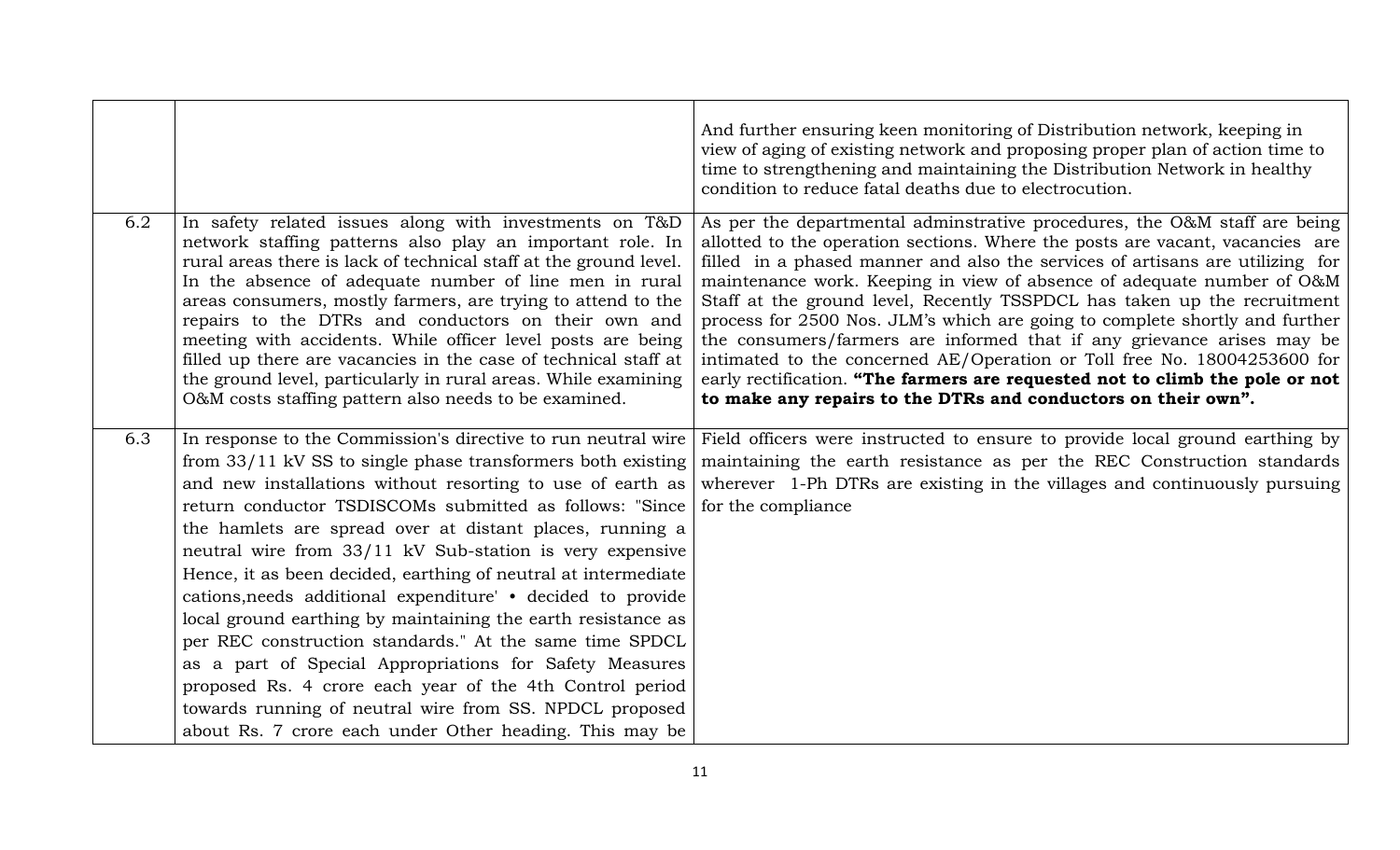|     | towards running of neutral wire from SS. The Commission<br>has to see that its directive on running neutral wire is<br>complied with by TSDISCOMs strictly                                                                                                                                                                                                                                                                                                                                                                                                                                                                                                                                                               |                                                                                                                                                                                                                                |
|-----|--------------------------------------------------------------------------------------------------------------------------------------------------------------------------------------------------------------------------------------------------------------------------------------------------------------------------------------------------------------------------------------------------------------------------------------------------------------------------------------------------------------------------------------------------------------------------------------------------------------------------------------------------------------------------------------------------------------------------|--------------------------------------------------------------------------------------------------------------------------------------------------------------------------------------------------------------------------------|
|     |                                                                                                                                                                                                                                                                                                                                                                                                                                                                                                                                                                                                                                                                                                                          |                                                                                                                                                                                                                                |
| 7.1 | Non-transparent erection of substations, transmission towers   Issue dealt by TSTRANSCO<br>and drawing of transmission lines is leading to consternation<br>among farmers from whom huge chunks of land is being<br>acquired for these installations. Farmers are not being<br>compensated adequately, as allowed under the existing rules<br>and regulations. Farmers are being made to run from pillar<br>to post to claim their legitimate compensation. The central<br>government rules have empowered the Commission to see<br>that farmers get adequate compensation with in time. The<br>Commission is requested to see that farmers are not<br>harassed and that they get their compensation at the<br>earliest. |                                                                                                                                                                                                                                |
| 8.1 | Following the norms set by the Regulation 4 of 2005 True up<br>of distribution business of Licensees of the 3rd control period<br>has to be taken up. According to TSSPDCL annual accounts<br>for base year [2018-19] have been finalised (p.ivpara 13). As<br>the necessary information is available with the DISCOMs we<br>request the Commission to direct the TSDISCOMs to file true<br>up/down claims for the 3rd control period.                                                                                                                                                                                                                                                                                   | The TSSPDCL has submitted true-up claims for the 3rd Control Period as a<br>part of Additional information to the MYT filings for 4 <sup>th</sup> Control Period on<br>20.01.2020 which is also placed in the TSSPDCL website. |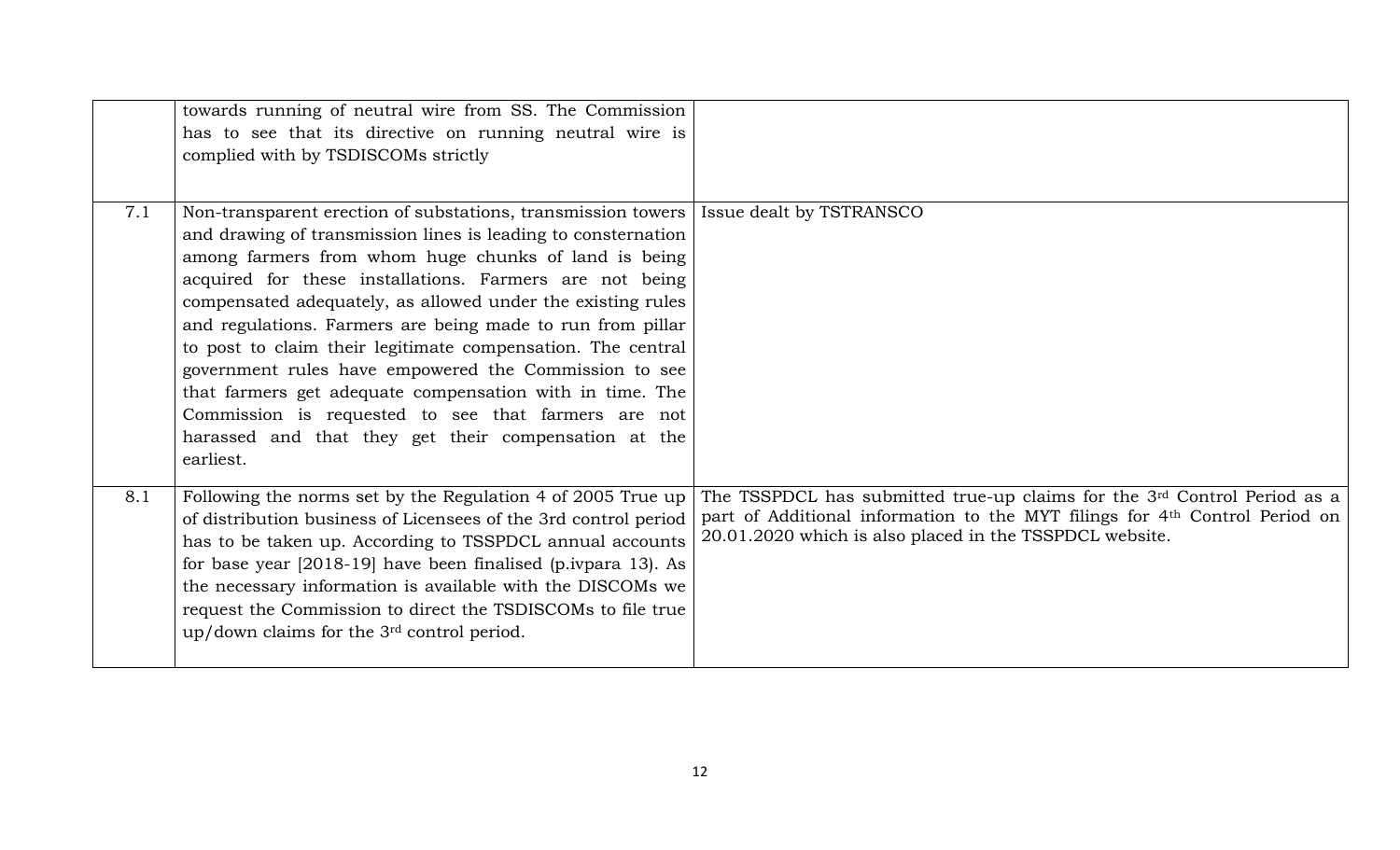<span id="page-12-0"></span>

| S.No.        | <b>Summary of Objections / Suggestions</b>                                                                                                 | <b>Response of the Licensee</b>                                     |
|--------------|--------------------------------------------------------------------------------------------------------------------------------------------|---------------------------------------------------------------------|
|              | 2. Sri.M. VenugopalaRao, Senior Journalist & Convener, Centre for Power Studies, H.No.1-100/MP/101, Monarch Prestige, Journalists' Colony, | Gopanpally,                                                         |
|              | Serilingampally Mandal, Hyderabad - 500 032                                                                                                |                                                                     |
| $\mathbf{1}$ | We have been requesting the Hon'ble Commission since its                                                                                   | The DISCOM has submitted the Resource Plan filings on               |
|              | inception to direct the Discoms to submit long-term load forecast,                                                                         | 31.10.2018 before Honble Commission which includes Sales            |
|              | resource and procurement plans, hold public hearings on the same                                                                           | Forecast, Loss Trajectory, Load Forecast and Distribution Plan in   |
|              | and issue its order to ensure orderly development of power sector.                                                                         | accordance to the Guidelines for Load Forecast, Resource Plan and   |
|              | In the subject filings, both the TS Discoms have informed that they                                                                        | Power Procurement, 2006 and in concurrence to the Regulation 4      |
|              | had filed resource plan for the fourth control period which, inter                                                                         | of 2005. Due to pending approval of the Honble Commission, the      |
|              | alia, contains sales forecast, distribution loss trajectory, load                                                                          | licensee has adopted the Distribution Plan submitted under          |
|              | forecast and distribution plan as per the guidelines for the approval                                                                      | Resource Plan filings for projection of ARR expenditure for 4th MYT |
|              | of the Hon'ble Commission on 31.10.2018. However, no public                                                                                | Control Period. The existing regulation does not mandate any        |
|              | hearing is held on the same, whatever be the reasons. Long-term                                                                            | public hearing process to approve the Load forecast and Resource    |
|              | load forecast, resource and procurement plans should be the basis                                                                          | Plan.                                                               |
|              | for addition of installed capacities periodically in tune with                                                                             |                                                                     |
|              | projected demand growth, and addition of transmission and                                                                                  |                                                                     |
|              | distribution capacities. They have also informed that the Hon'ble                                                                          |                                                                     |
|              | Commission, through its letters dated 11.12.2018 and 10.1.2019,                                                                            |                                                                     |
|              | informed that their petition of ARR for distribution business for the                                                                      |                                                                     |
|              | 4 <sup>th</sup> control period was assigned I.A.Nos. 44 of 2018 and 1 of 2019                                                              |                                                                     |
|              | and that the same would be taken up along with the ARR (for the                                                                            |                                                                     |
|              | year 2019-20) when it was filed and numbered. ARR for a financial                                                                          |                                                                     |
|              | year itself is a complicated issue which needs considerable time to                                                                        |                                                                     |
|              | study and analyse. Similarly, long-term load forecast and related                                                                          |                                                                     |
|              | plans also are of complicated nature and need detailed study to file                                                                       |                                                                     |
|              | objections and suggestions. Therefore, they need to be taken up for                                                                        |                                                                     |
|              | public hearings separately. Before taking up the subject petitions                                                                         |                                                                     |
|              | and MYT filings of TS Transco and SLDC for the 4th control period,                                                                         |                                                                     |
|              | the Hon'ble Commission should have taken up long-term load                                                                                 |                                                                     |
|              | forecast, etc., for public hearing.                                                                                                        |                                                                     |
|              |                                                                                                                                            |                                                                     |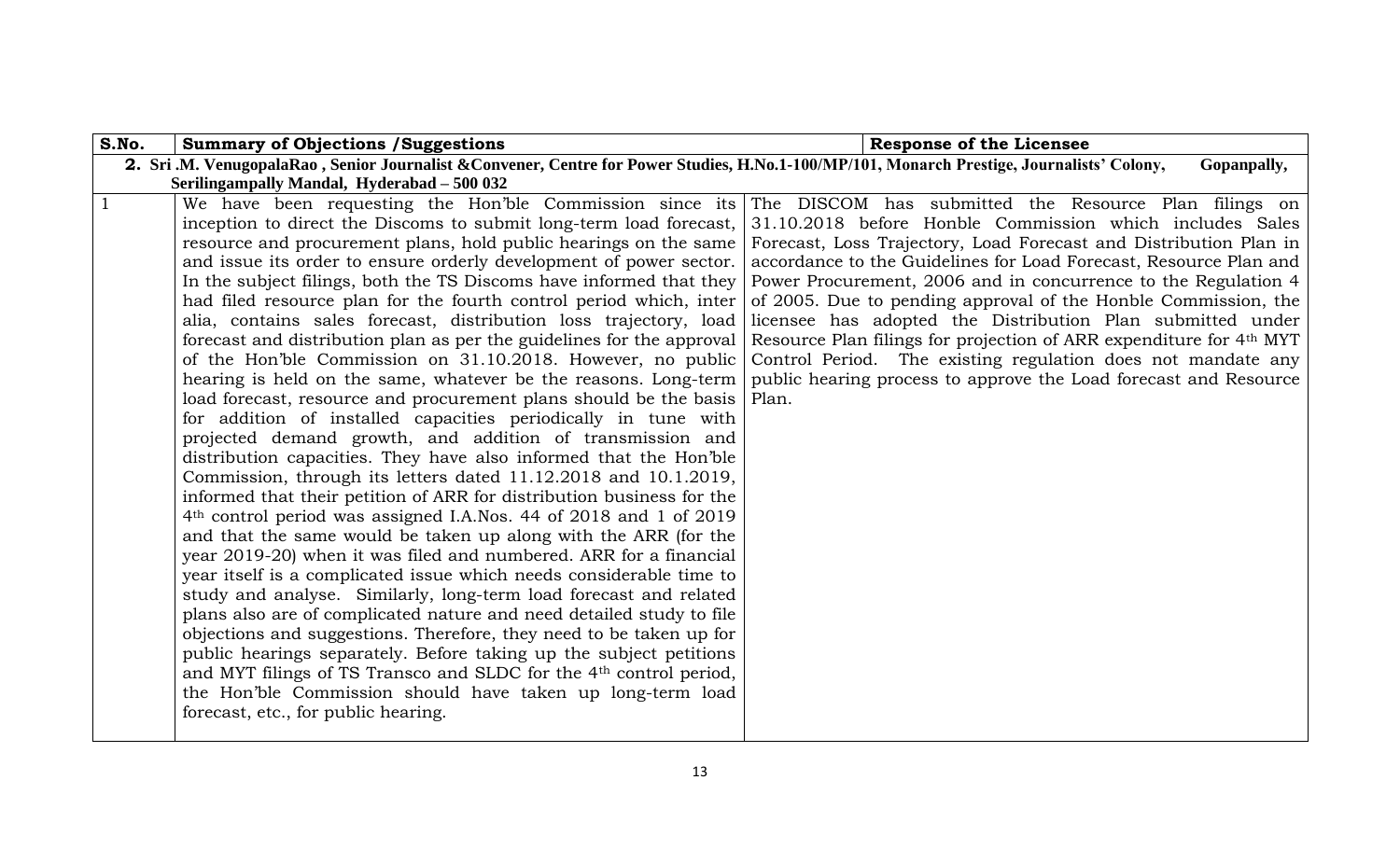| $\overline{2}$ | The Discoms have submitted that they were required to file the<br>ARR & FPT for distribution business for the 4 <sup>th</sup> control period by<br>30 <sup>th</sup> November, 2018, i.e., not less than 120 days before the<br>commencement of fourth control period. There is no justification in<br>not filing the same in time and seeking permission of the Hon'ble<br>Commission to permit them to file the same along with ARR for<br>retail supply business for the year 2019-20. Their submission that<br>values in the finalized annual accounts for the base year need to be<br>considered for making revisions in the cost estimates of ARR for<br>distribution business to be filed for 4 <sup>th</sup> control period goes against<br>the need for filing the latter in time and cannot justify unwarranted<br>delay in finalizing annual accounts for the base year. | The DISCOM has sought time extension for valid reasons<br>submitted under various petitions before Honble Commission. The<br>Honble Commission has admitted the petitions and stated that the<br>applications will be taken up along with the main petition. The<br>MYT filings comprise of 5-year plan of costs and expected revenues<br>of the DISCOM based on the Base year values. Hence the Base<br>year values have significant material impact on the projections of<br>the ARR for 5-year of Control Period. As the annual accounts<br>happened to get finalized before the event of DISCOM filings, the<br>DISCOM has considered appropriate to include the actual audited<br>values in the filings for projection of Costs and Revenues which are<br>going to be fixed for next 5-year control period. |
|----------------|------------------------------------------------------------------------------------------------------------------------------------------------------------------------------------------------------------------------------------------------------------------------------------------------------------------------------------------------------------------------------------------------------------------------------------------------------------------------------------------------------------------------------------------------------------------------------------------------------------------------------------------------------------------------------------------------------------------------------------------------------------------------------------------------------------------------------------------------------------------------------------|------------------------------------------------------------------------------------------------------------------------------------------------------------------------------------------------------------------------------------------------------------------------------------------------------------------------------------------------------------------------------------------------------------------------------------------------------------------------------------------------------------------------------------------------------------------------------------------------------------------------------------------------------------------------------------------------------------------------------------------------------------------------------------------------------------------|
| 3              | The Discoms have submitted that true-ups of $1st$ and $2nd$ control<br>periods will be filed along with the filings of true-ups for 3rd control<br>period "shortly" and "in due course of time." Claims for true-<br>up/true-down for the past control period need to be filed, examined<br>and determined after holding public hearings. True-up/true-down<br>determinations give a realistic picture to project future<br>requirements. Therefore, consideration of true-up/true-down for<br>past periods should precede consideration of MYT for the 4 <sup>th</sup><br>control period. I request the Hon'ble Commission to direct the<br>Dislcoms to submit true-up/true-down claims for the past control<br>periods forthwith, hold public hearings and issue its order.                                                                                                      | The TSSPDCL has submitted true-up claims for the 3rd Control<br>Period as a part of Additional information to the MYT filings for 4 <sup>th</sup><br>Control Period on $20.01.2020$ and true-up claims for 1 <sup>st</sup> and $2nd$<br>control period as a part of Additional Information -2 on 28.01.2020<br>which are also placed in the TSSPDCL website.                                                                                                                                                                                                                                                                                                                                                                                                                                                     |
| 4              | The Discoms have submitted that, as the Hon'ble Commission's<br>approval for sales forecast, distribution loss trajectory, load<br>forecast and distribution plan for the 4 <sup>th</sup> control period is still<br>awaited, they have adopted the distribution plan submitted in the<br>resource plan filings in the current multi-year and annual filings.<br>Failure of the Government of Telangana State in filling up posts of<br>the Chairman and Members of the Hon'ble Commission in time is<br>the reason for non-issuance of several orders in time. While former                                                                                                                                                                                                                                                                                                       | In accordance to the orders of the Honble Commission, the<br>DISCOM levies the tariffs as applicable on 31.03.2019 from<br>01.04.2019 till the disposal of applications finally.                                                                                                                                                                                                                                                                                                                                                                                                                                                                                                                                                                                                                                 |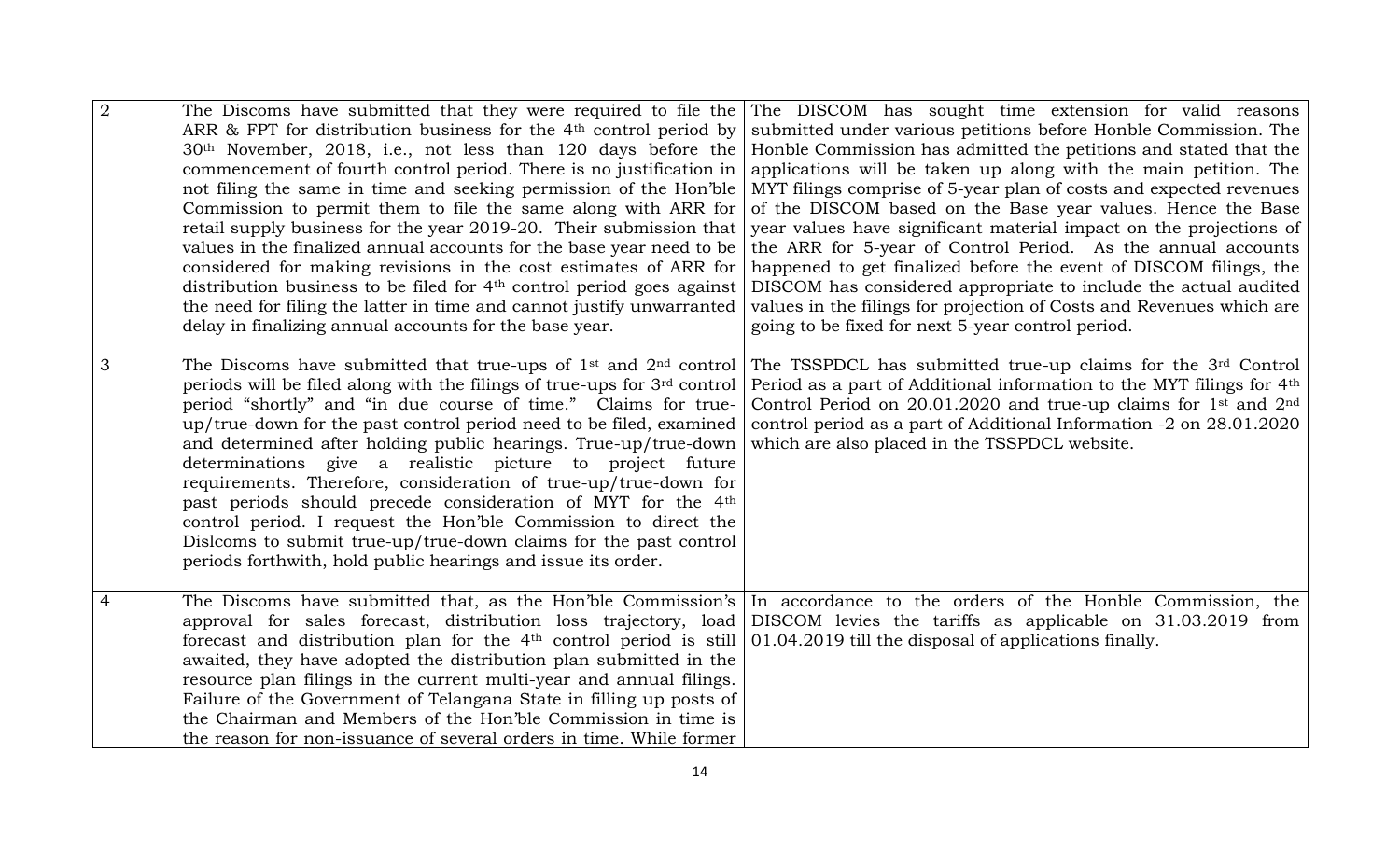| Member of the Commission Sri L Manohar Reddy garu retired on                    |  |
|---------------------------------------------------------------------------------|--|
| 7.8.2016, another Member Sri H Srinivasulugaru retired on                       |  |
| 7.4.2018 and former Chairman Sri Ismail Ali Khan garu retired on                |  |
| 9.1.2019. The present Hon'ble Chairman and Members of the                       |  |
| Commission assumed office on 30.10.2019. Clause 85 (2) of                       |  |
| Electricity Act, 2003, says: "The State Government shall, within one            |  |
| month from the date of occurrence of any vacancy by reason of                   |  |
| death, resignation or removal of the Chairperson or a Member and                |  |
| six months before the superannuation or end of tenure of the                    |  |
| Chairperson or Member, make a reference to the Selection                        |  |
| Committee for filling up of the vacancy." Sub-clause 3 of clause 85             |  |
| says: "The Selection Committee shall finalise the selection of the              |  |
| Chairperson and Members within three months from the date on                    |  |
| which the reference is made to it." Sub-clause 4 says: "The                     |  |
| Selection Committee shall recommend a panel of two names for                    |  |
| every vacancy referred to it." The inordinate delay, without any                |  |
| justification whatsoever, in forming the selection committee and                |  |
| making a reference to it for selection of Chairman and Members of               |  |
| the Commission is a blatant violation of law by the State                       |  |
| Government. It has led to a defunct Commission, without                         |  |
| Chairman and Members, for a long period and resultant non-                      |  |
| issuance of annual tariff order for 2019-20 and MYTs for TS                     |  |
| Transco, SLDC and the Discoms for the 4 <sup>th</sup> control period in time.   |  |
| It has led to collection of retail supply tariffs by the Discoms from           |  |
| 1 <sup>st</sup> April, 2019, without any order of the Commission, and such      |  |
| collection is also illegal. It has led to non-realisation of substantial        |  |
| revenue which is otherwise due to the Discoms, if annual tariff                 |  |
| order for 2019-20 and MYT for the 4 <sup>th</sup> control period were issued by |  |
| the Commission in time. It will lead to accumulation of huge true-              |  |
| up claims as well by the Discoms. The Hon'ble Commission passed                 |  |
| an interim order dated 6.11.2019 allowing the Discoms to levy                   |  |
| wheeling charges and losses in kind as applicable as per the order              |  |
| dated 27.3.201, pending disposal of I.A.No.4 of 2019 in O.P.Nos.78              |  |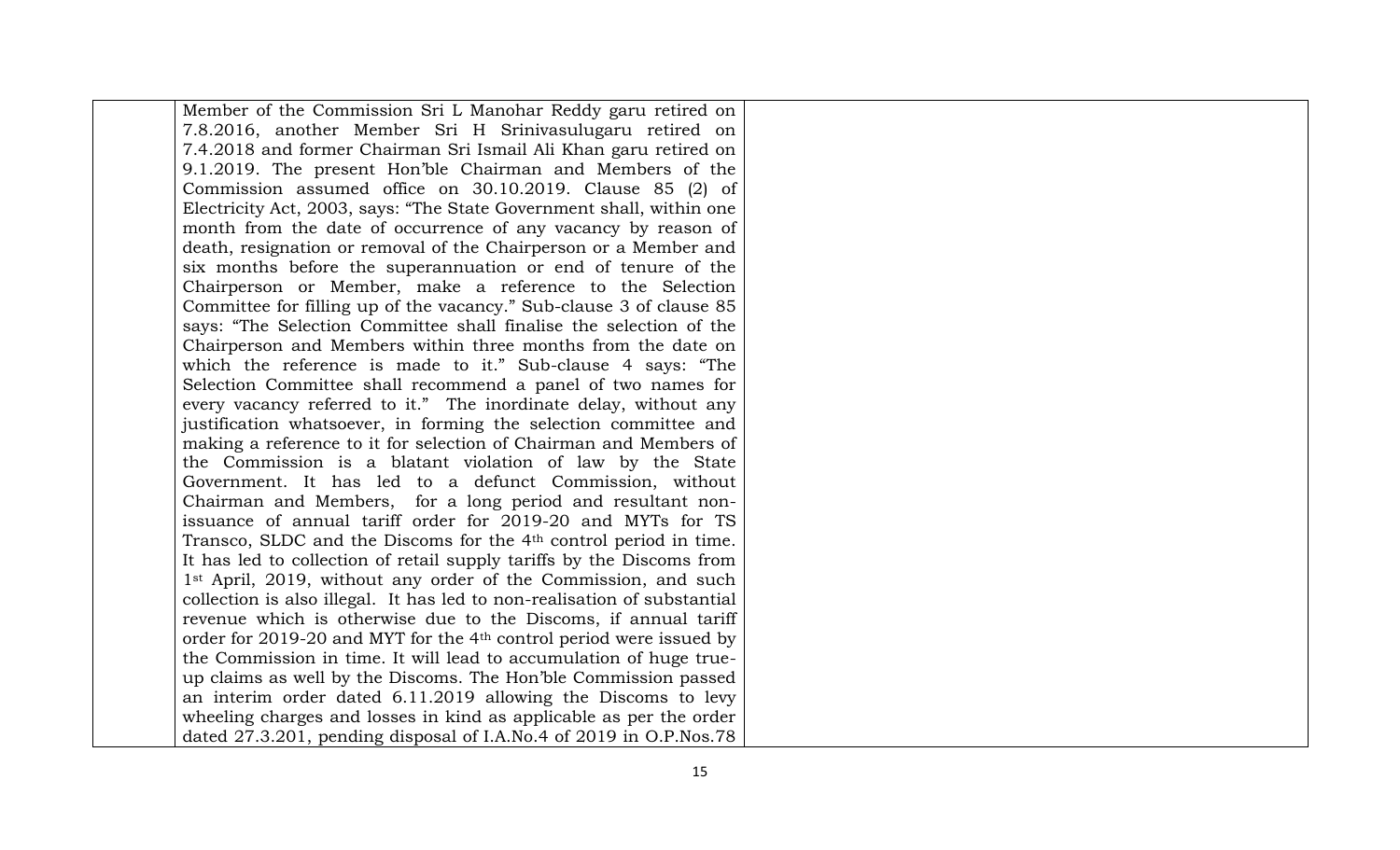|                | & 79 of 2015. The Hon'ble Commission passed another order dated<br>6.11.2019 permitting the Discoms to levy the retail supply tariff,<br>cross subsidy surcharge and additional surcharge as applicable on<br>31.3.2019 as per order dated 27.3.2018, pending disposal of<br>I.A.No.3 of 2019 in O.P.Nos.21 & 22 of 2017. These orders have<br>given legal sanctity to the Discoms to levy and collect those charges<br>with retrospective effect from 1.4.2019.                                                                                                                                                                                                                                                                                                                                                                                                                                                                                                                                                                                                                                                                                                                                                                                                                                                                                                                                                                                                                                                                                                                                                                                                                                                                                      |                                                                                                                                                                                                                                                                                                                                                                                                                                                                                                                                                                                                                                                                                                                                                                                                                                                                                                                                                                                                                                           |
|----------------|-------------------------------------------------------------------------------------------------------------------------------------------------------------------------------------------------------------------------------------------------------------------------------------------------------------------------------------------------------------------------------------------------------------------------------------------------------------------------------------------------------------------------------------------------------------------------------------------------------------------------------------------------------------------------------------------------------------------------------------------------------------------------------------------------------------------------------------------------------------------------------------------------------------------------------------------------------------------------------------------------------------------------------------------------------------------------------------------------------------------------------------------------------------------------------------------------------------------------------------------------------------------------------------------------------------------------------------------------------------------------------------------------------------------------------------------------------------------------------------------------------------------------------------------------------------------------------------------------------------------------------------------------------------------------------------------------------------------------------------------------------|-------------------------------------------------------------------------------------------------------------------------------------------------------------------------------------------------------------------------------------------------------------------------------------------------------------------------------------------------------------------------------------------------------------------------------------------------------------------------------------------------------------------------------------------------------------------------------------------------------------------------------------------------------------------------------------------------------------------------------------------------------------------------------------------------------------------------------------------------------------------------------------------------------------------------------------------------------------------------------------------------------------------------------------------|
| $\overline{5}$ | The Discoms have submitted that they continue to lay utmost<br>importance on timely completion of projects undertaken and have<br>been following the practice of capitalizing (adding to fixed assets)<br>only those works which have actually been completed. However,<br>their performance during the 3 <sup>rd</sup> control period, whether they<br>completed the works in time and with the capital costs approved by<br>the Hon'ble Commission or whether there were delays in execution<br>of the works and additional expenditure, are not incorporated in<br>the subject filings. The Discoms have submitted that they have<br>adopted the total expenditure projections as submitted in the<br>distribution plan in the resource plan filings to arrive at ARR for<br>the MYT for 4 <sup>th</sup> control period filings. In other words, without<br>submitting their performance during the 3rd control period and<br>without the Hon'ble Commission determining permissible<br>expenditure for the same period (claims for true-up/true-down) and<br>the distribution plan after holding public hearings, the Discoms<br>have worked out their projections for the 4 <sup>th</sup> control period. In other<br>words, an element of arbitrariness is involved in the projections of<br>the Discoms for the 4 <sup>th</sup> control period. Therefore, for an objective<br>assessment and determination of MYT and related issues for the 4 <sup>th</sup><br>control period, the Hon'ble Commission has to assess and<br>determine the performance of the Discoms during the 3rd control<br>period and the distribution plan, etc., for the 4 <sup>th</sup> control period as a<br>prerequisite after holding public hearings on the same. | The DISCOM has considered the existing network infrastructure<br>such as sub-division wise sub-stations, PTRs & their loading<br>pattern, connected feeders and their peak loads, DTRs & their<br>loading pattern in the Resource plan filings. The DISCOM has<br>proposed new substations, PTRs, DTRs and connected feeders<br>based on the sub-division wise load growth & existing overloading<br>network elements. The existing network system and proposed<br>demand hike forms basis for the submission of Distribution plan<br>under Resource plan filings.<br>Further all cost elements of ARR such as O&M costs, Depreciation,<br>RoCE has been computed considering the audited annual<br>accounts of the TSSPDCL for FY 2018-19. The DISCOM has also<br>submitted the true-up claims for the $3rd$ and $1st$ & $2nd$ control<br>periods as a part of additional information to the MYT filings for 4 <sup>th</sup><br>Control Period on $20.01.2020$ & $28.01.2020$ respectively and are<br>also placed in the TSSPDCL Website |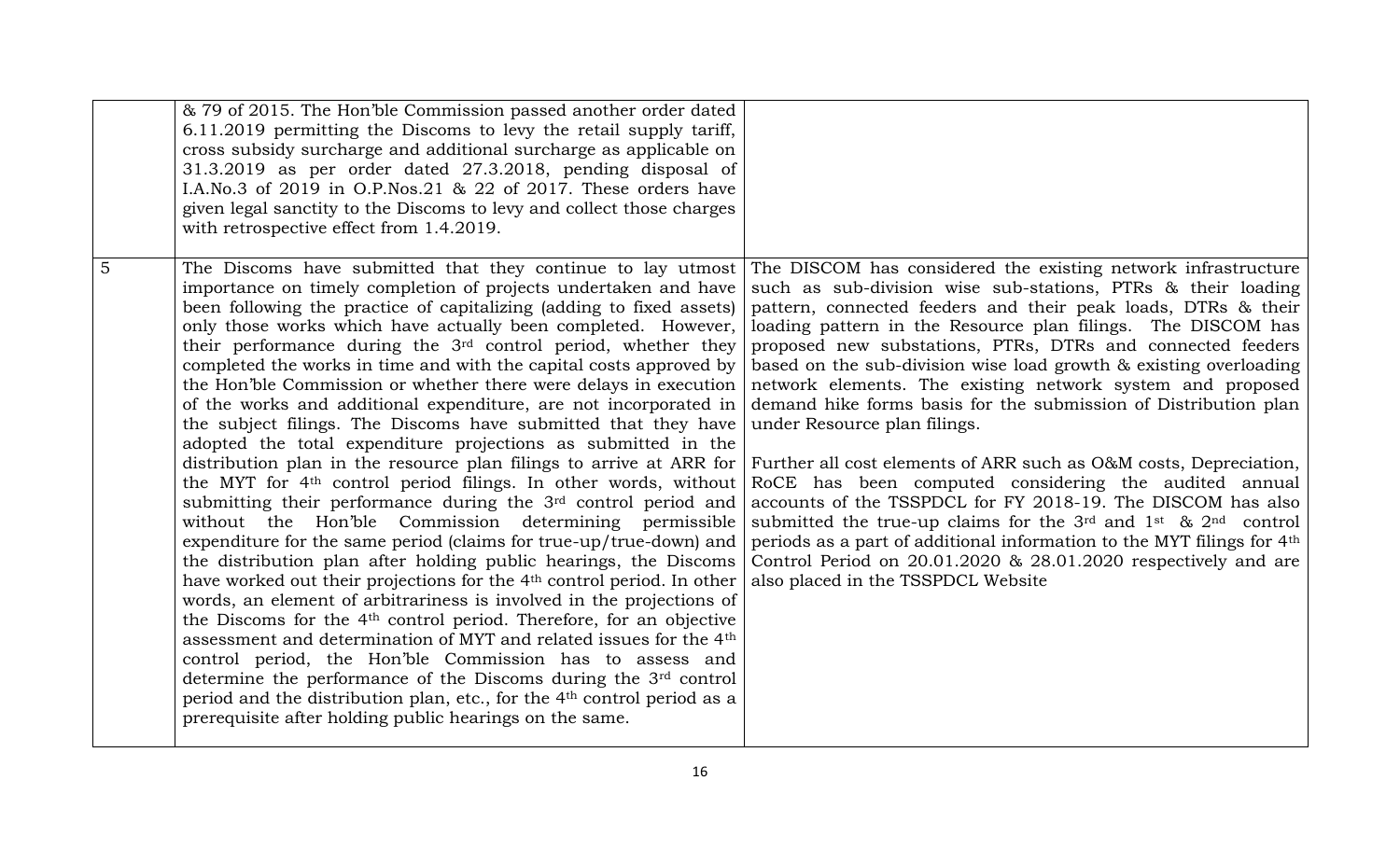| 6              | TSSPDCL has projected a capital expenditure of Rs.11,261 crore,<br>while TSNPDCL has projected a capital expenditure of Rs.10,393.8                   | The TSSPDCL capital expenditure has been proposed based on the<br>Distribution Plan submissions in the Resource Plan filing. The      |
|----------------|-------------------------------------------------------------------------------------------------------------------------------------------------------|---------------------------------------------------------------------------------------------------------------------------------------|
|                | crore for the 4 <sup>th</sup> control period. These projections tend to be                                                                            | total actual Capital expenditure in the 3rd control period is Rs.                                                                     |
|                | inflated, as past experience confirmed, and the proposed works and                                                                                    | 8162 crores as against the approved capital expenditure of Rs.                                                                        |
|                | capital expenditure, item-wise, need to be assessed and determined                                                                                    | 7763 crores, which is higher by Rs. 399 crores. The DISCOM has                                                                        |
|                | objectively, as submitted above. The grants they get under various                                                                                    | considered the existing schemes and proposed new schemes to                                                                           |
|                | schemes from the Government of India and other agencies, and                                                                                          | meet the capital expenditure during the 5-year control period. The                                                                    |
|                | consumer contributions, as incorporated in the subject proposals,                                                                                     | DISCOM has also projected the consumer contributions & grants                                                                         |
|                | need to be taken into account for the purpose of determining                                                                                          | of the existing schemes which are anticipated to be received in the                                                                   |
|                | permissible capital expenditure. Since such grants and consumer                                                                                       | next 5-year period. The DISCOM has projected the means of                                                                             |
|                | contributions carry no interest, and do not come under equity or<br>loans of the Discoms, those amounts should not be taken into                      | finance of the capital investments based on the norms of the<br>lenders duly considering the consumer contribution & grants. The      |
|                | account for the purpose of working out and permitting weighted                                                                                        | TSSPDCL has not claimed any interest or Return on the assets                                                                          |
|                | average cost of capital or return on capital employed (RoCE), as                                                                                      | contributed by Consumers/grants. The deduction of the consumer                                                                        |
|                | the case may be. I also request the Hon'ble Commission not to                                                                                         | contribution/grants received during the year while computation of                                                                     |
|                | consider payment of depreciation charges on fixed assets to the                                                                                       | the Regulated Rate Base(RRB) is clearly detailed in the Para 3.5 of                                                                   |
|                | extent they are created with grants and consumer contributions to                                                                                     | the MYT Filings for 4 <sup>th</sup> Control Period and RoCE has been claimed                                                          |
|                | ensure that the benefit of such funds accrues to the consumers at                                                                                     | on the net RRB after deducting the consumer contribution/grants                                                                       |
|                | large.                                                                                                                                                | and depreciation as per the Regulation 4 of 2005.                                                                                     |
|                |                                                                                                                                                       | In accordance to Accounting standard 12, the depreciation<br>on consumer contributed assets/grants is being amortised and             |
|                |                                                                                                                                                       | withdrawn from the depreciation component every year by                                                                               |
|                |                                                                                                                                                       | reflecting the same under Non-Tariff Income component.                                                                                |
|                |                                                                                                                                                       |                                                                                                                                       |
| $\overline{7}$ | The Discoms have projected coincident demand and total demand                                                                                         |                                                                                                                                       |
|                | contribution at 33 kv, 11 kv and LT levels. The Discoms have not                                                                                      | The DISCOM has projected the sales forecast, Energy Requirement                                                                       |
|                | incorporated estimated demand growth, need for addition of                                                                                            | and peak demands (coincident & Non-coincident Peaks) for the                                                                          |
|                | generation capacity and availability of surplus power, both peak<br>and off peak, during the 4 <sup>th</sup> control period in the subject proposals. | next control period in the load forecast and Resource Plan Filings;<br>The formulation of power procurement plan for 5 years requires |
|                | The Discoms have to submit availability of generation capacities                                                                                      | co-ordination with TSGENCO, Central generating sources, Non-                                                                          |
|                | under existing PPAs in force and capacities proposed to be added                                                                                      | conventional energy sources and other available generating                                                                            |
|                | during the 4 <sup>th</sup> control period and justify need for the same to meet                                                                       | sources which will be submitted shortly.                                                                                              |
|                | projected demand. The Discoms have to submit details pertaining                                                                                       |                                                                                                                                       |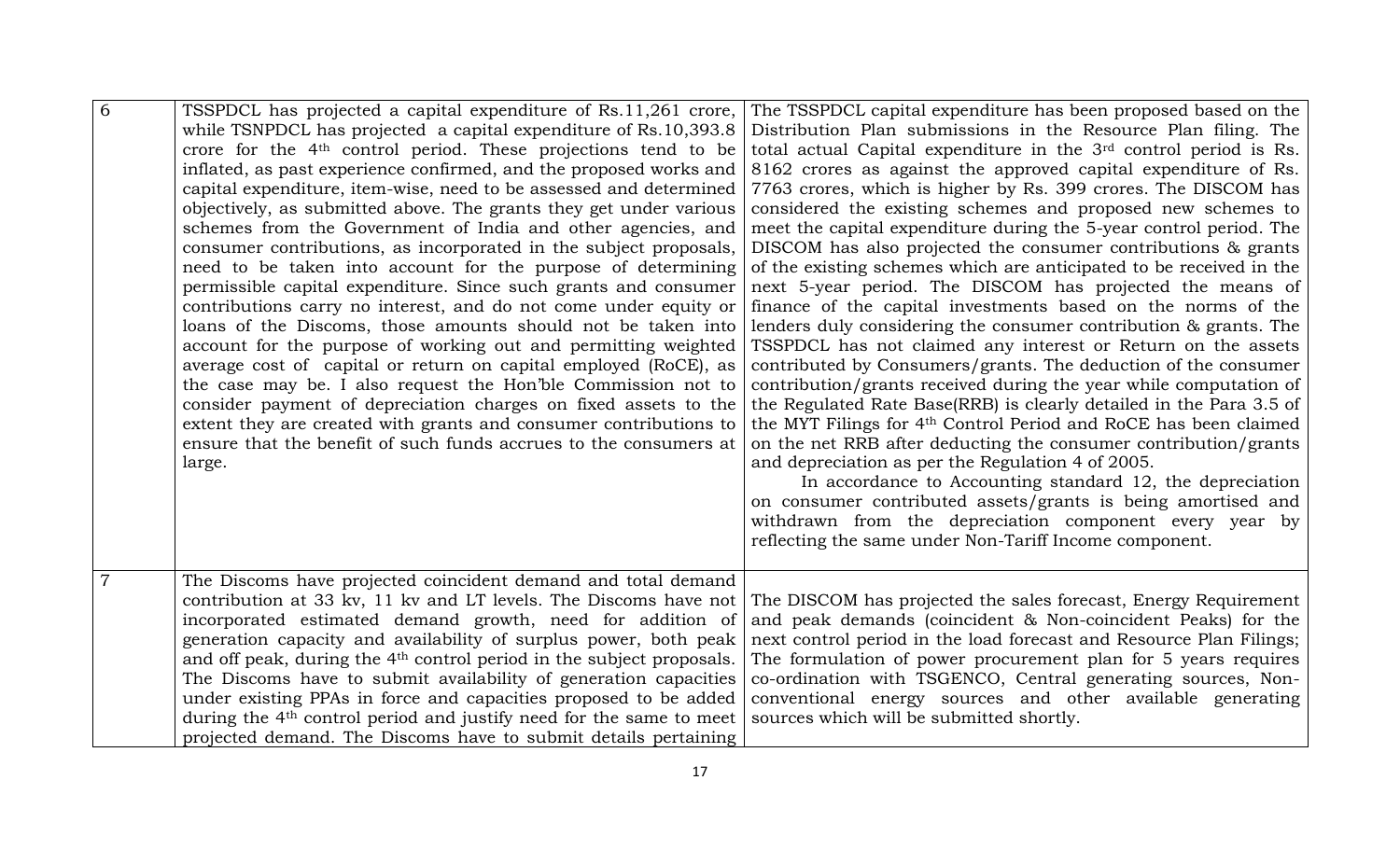to backing down generation capacities, especially for purchasing high-cost and must-run non-conventional energy, specifically wind and solar power, and the fixed cost paid during the 3rd control period and likely to be paid during the 4th control period. Unless these are submitted and orders thereon given by the Hon'ble Commission, as a part and parcel of long-term load forecast, etc., after holding public hearings, the projections of Discoms may go haywire for the following reasons, among others:

- a) Based on estimated demand growth and generation capacity for the 4th control period, which are not revealed, if distribution capacity is expanded, it may lead to creation of excess capacity and under-utilization of capacity. Because plant load factor or capacity utilisation factor (in the case of non-conventional energy) of respective power plants should be the basis for expansion of distribution capacities, with some reserve margin.
- b) Though TS Discoms have proposed growth in the distribution system in the State for the 4th control period, demand growth projections during the same period and the basis for the same are not made public.
- c) Generation capacities being backed down, especially for purchasing non-conventional energy, would lead to underutilization of distribution capacities. Factual position relating to backing down and payment of fixed charges therefor during the third control period and current financial year needs to be submitted and examined. It also needs to be examined whether NCE is being purchased at higher costs, when power is available from base-load thermal power stations with whom the Discoms had PPAs.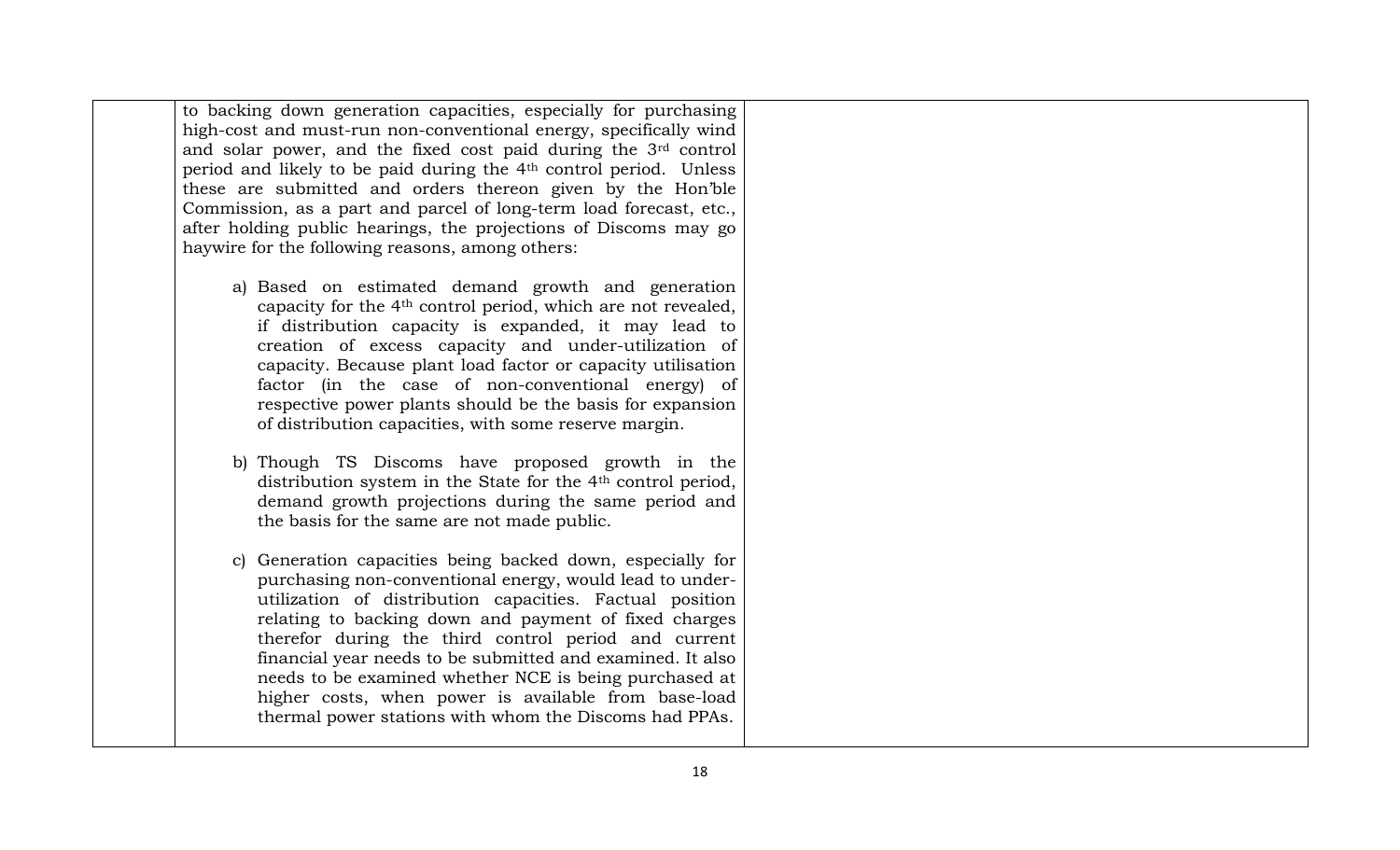| d) Slump in demand or slower demand growth compared to                                                            |  |
|-------------------------------------------------------------------------------------------------------------------|--|
| load forecast also would lead to under-utilization of T&D                                                         |  |
| capacities. This applies to coincident peak demand in MW                                                          |  |
| also. With slowdown of economy in the country and                                                                 |  |
| Telangana, the demand for power has come down                                                                     |  |
| considerably during the last five months of 2019                                                                  |  |
| compared to the corresponding period of 2018, it is widely                                                        |  |
| reported. With no signs of economy picking up, similar                                                            |  |
| position may continue during the next financial year also.                                                        |  |
|                                                                                                                   |  |
| With a situation of availability of surplus power, both off<br>e)                                                 |  |
| peak and peak, emerging in the country, if the Discoms                                                            |  |
| cannot sell surplus power in the market at remunerative                                                           |  |
| prices, to that extent, distribution capacity gets under-                                                         |  |
| utilized.                                                                                                         |  |
|                                                                                                                   |  |
| Energy conservation measures, if implemented effectively,<br>also would lead to under-utilization of distribution |  |
| capacities.                                                                                                       |  |
|                                                                                                                   |  |
| Creation of distribution capacity to distribute power from<br>g)                                                  |  |
| projects whose timely completion is doubtful would                                                                |  |
| naturally lead to stranded assets and unwarranted                                                                 |  |
| financial burdens. Needless to say, addition of distribution                                                      |  |
| capacity for projects concerned should be undertaken and                                                          |  |
| completed in time in such a way that it can be put to use                                                         |  |
| from performance acceptance tests of those projects.                                                              |  |
| Preponing<br>or postponing will have its adverse                                                                  |  |
| consequences.                                                                                                     |  |
|                                                                                                                   |  |
| h) If implementation of projects and schemes for which the                                                        |  |
| proposed additions of generation capacity and distribution                                                        |  |
| capacity are intended is delayed and if distribution                                                              |  |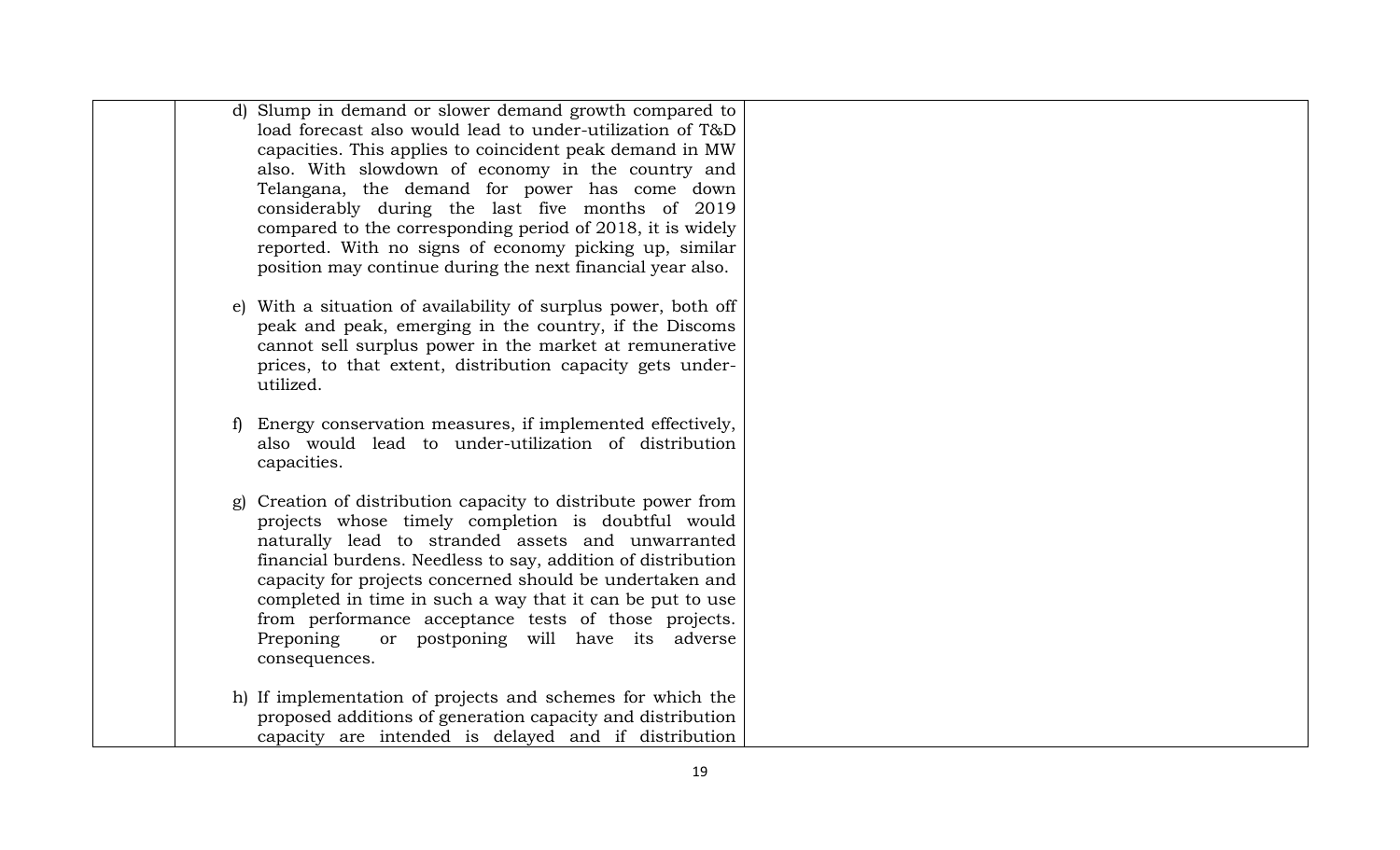|   | capacity required to supply power to them is created, it                       |                                                                  |
|---|--------------------------------------------------------------------------------|------------------------------------------------------------------|
|   | would lead to imposition of heavy and avoidable burdens                        |                                                                  |
|   | on consumers of power with a considerable part of                              |                                                                  |
|   | capacities created remaining stranded.                                         |                                                                  |
|   |                                                                                |                                                                  |
|   | i) We request the Hon'ble Commission not to give its consent                   |                                                                  |
|   | for addition of distribution capacity and capital                              |                                                                  |
|   | expenditure related thereto as proposed by TS Discoms for                      |                                                                  |
|   | the generation capacities or anticipated coincident peak                       |                                                                  |
|   | demand in MW, without the Disoms establishing the need                         |                                                                  |
|   | for procuring power from the proposed projects, without                        |                                                                  |
|   | entering into PPAs with them and submitting the same for                       |                                                                  |
|   | consideration of the Commission well in time. All these                        |                                                                  |
|   | proposals should be subjected to test on the anvil of                          |                                                                  |
|   | realistic long-term load forecast and resource plan to be                      |                                                                  |
|   | determined by the Commission after holding public                              |                                                                  |
|   | hearings on the same.                                                          |                                                                  |
|   |                                                                                |                                                                  |
| 8 | The basis for estimation of costs for various components of the                | The TSSPDCL has submitted the True-up for the 3rd Control Period |
|   | proposed additions for expansion of distribution network are not               | with all relevant details to the Honble Commission.              |
|   | submitted by the Discoms. They have simply mainatined that they                | Materials are procured by the DISCOM by calling tenders in e-    |
|   | have considered the cost data of 2018-19 and it is being escalated             | procurement platform based on the system requisitions and are    |
|   | by 4.68% year-on-year by considering 60% of CPI and 40% of WPI                 | being done in a transparent manner.                              |
|   | variation over past five years. The Discoms also have submitted                |                                                                  |
|   | that the unit cost escalated YoY for the next five-year control period         |                                                                  |
|   | is multiplied with the corresponding network additions to arrive at            |                                                                  |
|   | the capital investment required for the 4h MYT period.<br>The                  |                                                                  |
|   | methods adopted by the Discoms for purchasing materials and                    |                                                                  |
|   | giving contracts for execution of works, actual market trends on               |                                                                  |
|   | competitive basis and whether such works are actually required for             |                                                                  |
|   | the past periods need to examined by the Hon'ble Commission.                   |                                                                  |
|   | Since no such information is submitted by the Discoms in their                 |                                                                  |
|   | subject proposals, their calculations of capital costs for the 4 <sup>th</sup> |                                                                  |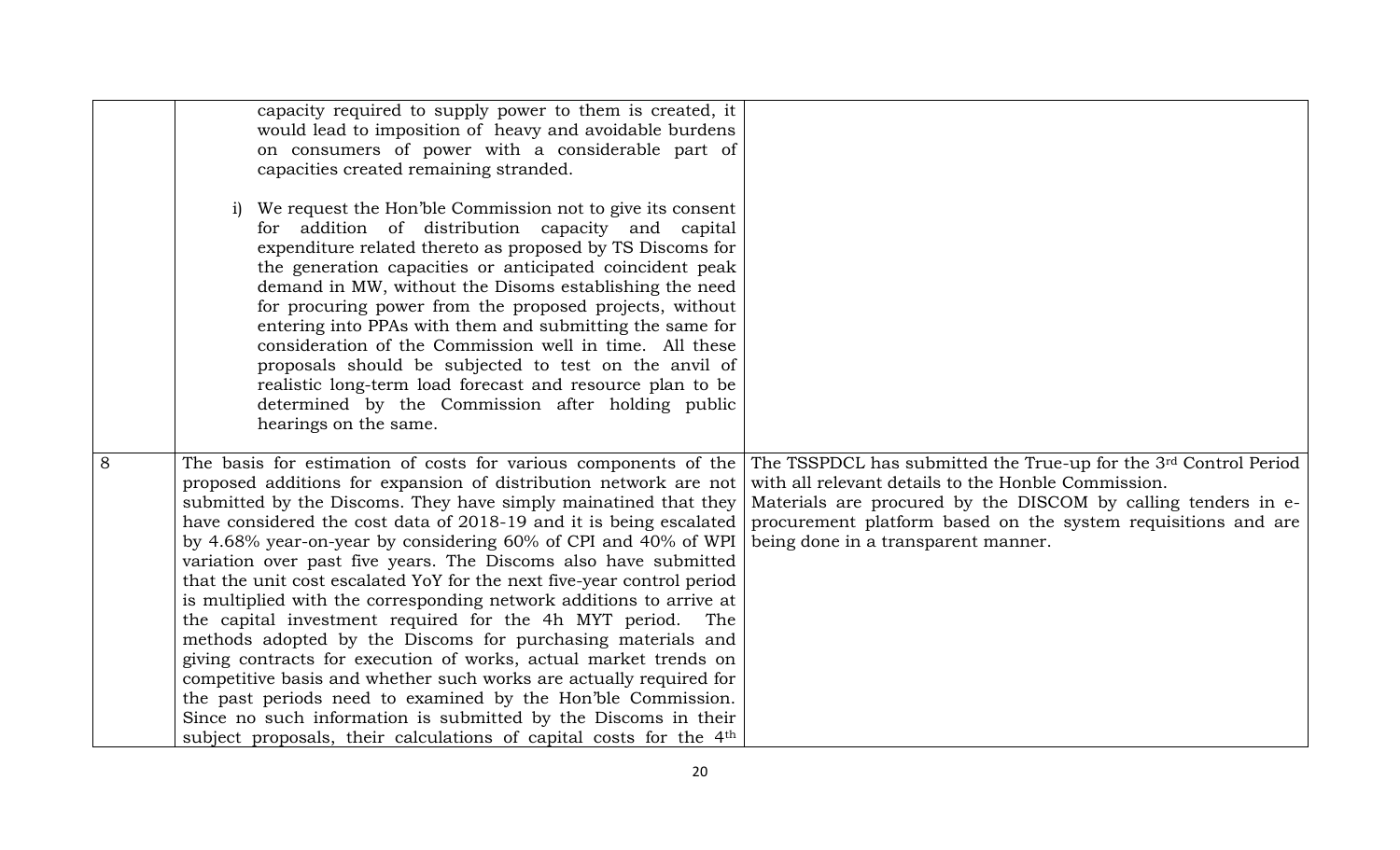|    | control period should not be taken at their face value. Any interest<br>during construction for delays in respect of completion of<br>works/schemes should not be allowed, unless the Commission's<br>approval for extension in the completion schedule is obtained in<br>advance There is every need to monitor the way orders or contracts<br>are being given for execution of works/schemes and purchases of<br>materials by TS Discoms to ensure that real and transparent<br>competitive bidding is scrupulously followed, expenditure incurred<br>is prudent and time schedules are adhered to. The particulars of<br>such delays, if any, work/scheme-wise, and cost escalation,<br>including interest during construction, during periods of such<br>delays should be furnished and examined in order to determine<br>permissible expenditure during the third control period. I request<br>the Hon'ble Commission to direct the Discoms to provide the same<br>information to us. On the other hand, if the Discoms did not incur<br>the expenditure for the specific works allowed by the Hon'ble<br>Commission for the 3 <sup>rd</sup> control period, it would lead to true-down,<br>with wheeling charges turning out to be inflated. |                                                                                                                                                                                                                                                                                                                                                                                                                                                                                                                |
|----|----------------------------------------------------------------------------------------------------------------------------------------------------------------------------------------------------------------------------------------------------------------------------------------------------------------------------------------------------------------------------------------------------------------------------------------------------------------------------------------------------------------------------------------------------------------------------------------------------------------------------------------------------------------------------------------------------------------------------------------------------------------------------------------------------------------------------------------------------------------------------------------------------------------------------------------------------------------------------------------------------------------------------------------------------------------------------------------------------------------------------------------------------------------------------------------------------------------------------------------------------|----------------------------------------------------------------------------------------------------------------------------------------------------------------------------------------------------------------------------------------------------------------------------------------------------------------------------------------------------------------------------------------------------------------------------------------------------------------------------------------------------------------|
| 9  | TS Discoms have submitted that depreciation has been calculated<br>considering the rates notified by the Ministry of Power, GoI.<br>Permitting recovery of depreciation charges over the useful lifespan<br>of the assets would ensure a fairer recovery of the same by the<br>Discoms, though over a longer period of time. We request the<br>Hon'ble Commission to allow least possible depreciation rates, or at<br>least, the lowest depreciation rates as per the regulations and<br>norms of CERC or Ministry of Power, GoI, whichever are lower.                                                                                                                                                                                                                                                                                                                                                                                                                                                                                                                                                                                                                                                                                            | The TSSPDCL has been following the rates as notified by the<br>Ministry of Power, Government of India through Gazette<br>Notification No.S.O.266 (E) dated 29th, March, 1994 since<br>inception. In order to be in conformity with the audited annual<br>accounts of the company, the DISCOM has projected the<br>depreciation which is in-line with the MoP rates. Any change in the<br>depreciation rate methodology shall be a significant policy decision<br>and it affects the Company financial reports. |
| 10 | The Discoms have submitted $\sigma$ & M expenses to the tune of<br>Rs.14050.19 crore by NPDCL and Rs.17,356 crore by SPDCL for<br>the 4 <sup>th</sup> control period. In the proposed total O&M expenses,<br>employee cost constitutes 90.02% for NPDCL and 87.44% for<br>SPDCL. Instead of mechanically approving the costs based on                                                                                                                                                                                                                                                                                                                                                                                                                                                                                                                                                                                                                                                                                                                                                                                                                                                                                                              | Operation & Maintenace (O&M) costs comprise Employee cost,<br>Administration & General Expenses and Repairs & Maintenace<br>costs. The portion of A&G, R&M expenses will be insignificant in<br>total O&M expenses. O&M cost constitutes to 70% of Distribution<br>ARR of DISCOM                                                                                                                                                                                                                               |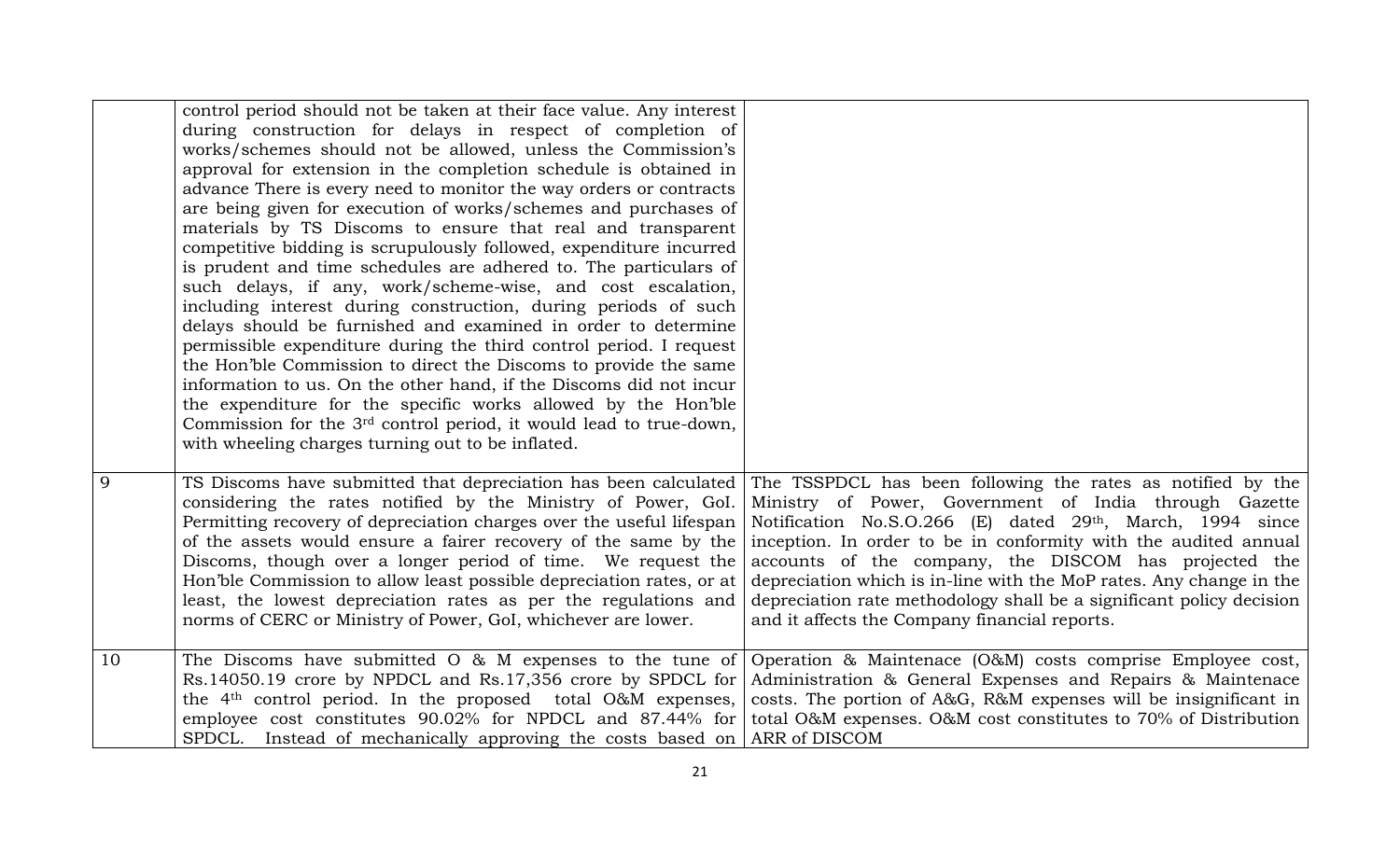|    | some percentage and actual impact of periodical pay revisions,                                                                       |                                                                          |                                                                | The Licensee adopts the methodology for norms approved by the       |  |  |
|----|--------------------------------------------------------------------------------------------------------------------------------------|--------------------------------------------------------------------------|----------------------------------------------------------------|---------------------------------------------------------------------|--|--|
|    | there is need for determining norms in a fair way for escalation in                                                                  |                                                                          |                                                                | Hon'ble Commission in the MYT order for third control period for    |  |  |
|    | employee cost, keeping in view how the percentage of employee cost                                                                   | projection of norms for O&M expenses for 4 <sup>th</sup> control period. |                                                                |                                                                     |  |  |
|    | in the total O&M expenditure has been increasing abnormally over                                                                     | Employee expenses (EE) and Administrative $\&$ General (A $\&$ G)        |                                                                |                                                                     |  |  |
|    | the years. Compared to the growth rates of number of sub-stations,                                                                   |                                                                          |                                                                | expenses is linked to substations $(49\%)$ , line length $(21\%)$ , |  |  |
|    | length of line (in km), number of DTRs and number of consumers,                                                                      |                                                                          |                                                                | DTRs(10%) and Consumers (20%) considering an escalation rate of     |  |  |
|    | what have been the growth rates of O&M expenses and the                                                                              |                                                                          | 5.42% p.a.and Repairs and Maintenance expenses (R&M) is linked |                                                                     |  |  |
|    | percentages of employees' cost out of total O&M costs for the period                                                                 | to norm arrived based on the past five year's period (FY 2014-15 to      |                                                                |                                                                     |  |  |
|    | from 2014-15 to 2018-19, year-wise? As a part and parcel of                                                                          |                                                                          | FY 2018-19) Gross fixed assets (GFA).                          |                                                                     |  |  |
|    | improving efficiency, expenses need to be regulated to prudent                                                                       |                                                                          |                                                                |                                                                     |  |  |
|    | levels.                                                                                                                              |                                                                          |                                                                |                                                                     |  |  |
| 11 | Cost of debt is projected to increase from 10.16% in 2019-20 to                                                                      |                                                                          |                                                                | The DISCOM schemes are majorly funded by Rural Electrification      |  |  |
|    | 10.81% in 2023-24 for NPDCL and from 10.33% to 11.26% for                                                                            |                                                                          |                                                                | Corporation Limited. The lending rates of M/s. REC Limited to the   |  |  |
|    | SPDCL for the same period. These rates are inflated and need to be                                                                   |                                                                          |                                                                | state DISCOM of the past 5 years is tabulated below                 |  |  |
|    | pruned in tune with market trends. The Discoms also may explore                                                                      |                                                                          |                                                                | DISCOM lending rate                                                 |  |  |
|    | the possibility of swapping loans to get benefit of relatively lower                                                                 |                                                                          | FY                                                             | from REC                                                            |  |  |
|    | interest rates. The differences in the rates of interest on debt                                                                     |                                                                          |                                                                |                                                                     |  |  |
|    | proposed by the Discoms for the 4 <sup>th</sup> control period show elements                                                         |                                                                          | 2015-16                                                        | 12% -11.5%                                                          |  |  |
|    | of subjectivity unrelated to market trends. The Discoms should                                                                       |                                                                          | 2016-17                                                        | 11%                                                                 |  |  |
|    | explore possibilities of bargaining with funding agencies for<br>reduction of interest rates in view of the downtrend of the same in |                                                                          | 2017-18                                                        | 11% - 10.75%                                                        |  |  |
|    | the market.                                                                                                                          |                                                                          |                                                                |                                                                     |  |  |
|    |                                                                                                                                      |                                                                          | 2018-19                                                        | 10.75%-11%                                                          |  |  |
|    |                                                                                                                                      |                                                                          | 2019-20                                                        | 11%                                                                 |  |  |
|    |                                                                                                                                      |                                                                          |                                                                |                                                                     |  |  |
|    |                                                                                                                                      |                                                                          |                                                                | This shows that the DISCOM lending rates are showing mixed          |  |  |
|    |                                                                                                                                      |                                                                          |                                                                | trend over the years and on an average it stood at 11% p.a. Hence   |  |  |
|    |                                                                                                                                      |                                                                          |                                                                | the cost of debt considered in the DISCOM is in-line with the       |  |  |
|    |                                                                                                                                      |                                                                          | current state of financial affairs.                            |                                                                     |  |  |
| 12 | The Discoms have claimed 14% return on equity component in the                                                                       |                                                                          |                                                                | The Regulation 4 of 2005 stipulates the following clause under      |  |  |
|    | regulated rate base. This is in addition to 2% supply margin.                                                                        | "Taxes on Income" :-                                                     |                                                                |                                                                     |  |  |
|    | SPDCL has claimed income tax rate of $21.55\%$ (MAT) for the 4 <sup>th</sup>                                                         | "18. Taxes on Income                                                     |                                                                |                                                                     |  |  |
|    | control period. NPDCL has claimed income tax rate of 30%,                                                                            |                                                                          |                                                                | 1. Taxes on Income, if any, on the income stream of the licensed    |  |  |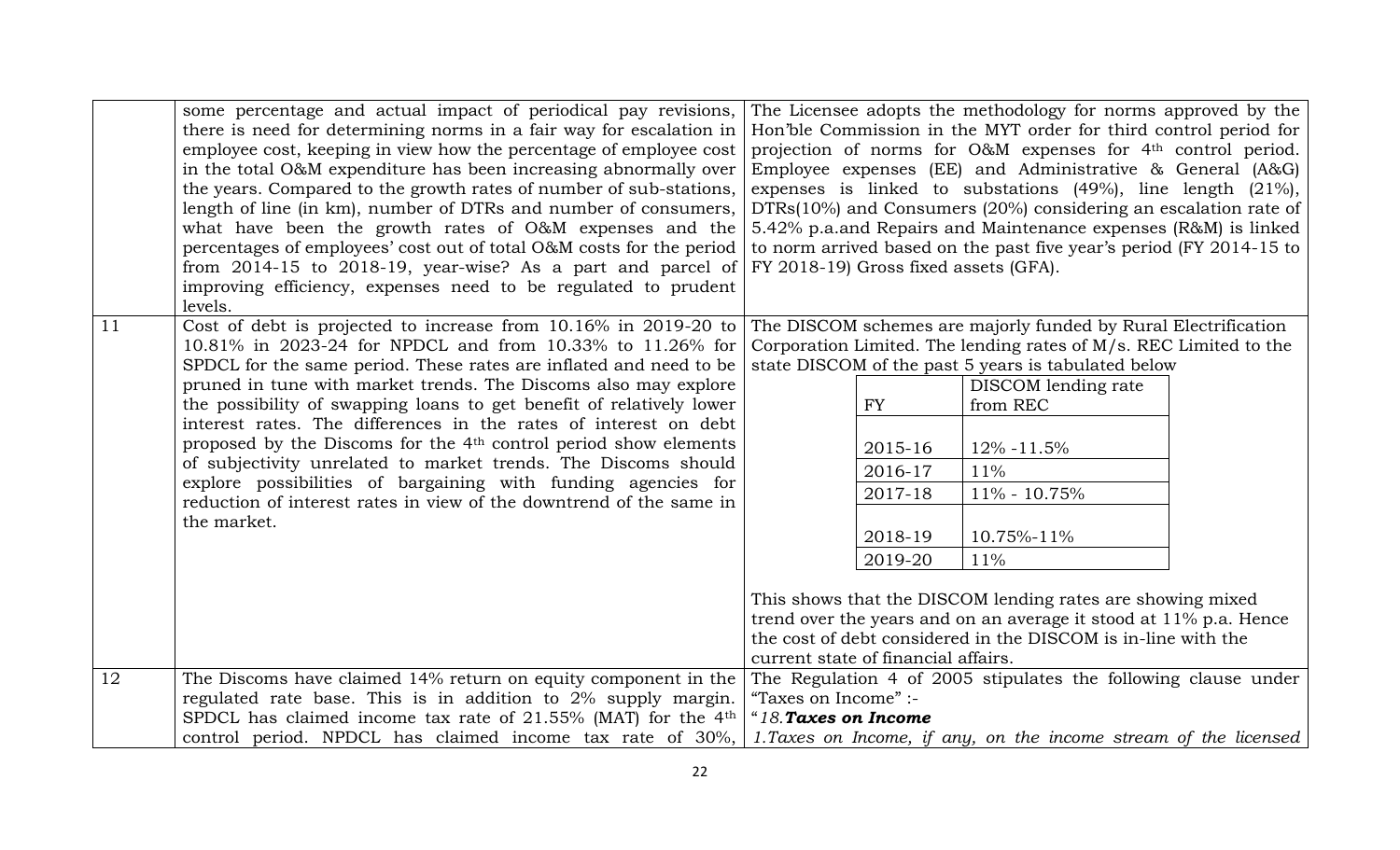|                 | surcharge 12% and cess 3% for the 4 <sup>th</sup> control period. Such<br>divergent claims need to be examined in the light of actual income<br>tax rate applicable. For generation tariff, income tax is allowed as<br>pass through on return on equity only. Here, in the case of<br>distribution business, 14% RoE is allowed by the Commission<br>worked out on the basis of regulated rate base, irrespective of<br>actual equity invested by TS Discoms. Therefore, we request the<br>Hon'ble Commission not to entertain their claim for income tax on<br>normative basis, but confine to return on equity actually provided<br>by the Discoms. When return on equity $\omega$ 14% plus 2% supply<br>margin is allowed, income tax on the same can be borne by the<br>company concerned. I request the Hon'ble Commission to consider<br>to dispense with the practice of allowing income tax to be paid by<br>Discoms as pass through to be collected from the consumers as a<br>part and parcel of charges.                                                                                                | business of the Distribution Licensee shall be treated as an expense<br>and shall be recoverable through ARR.<br>2. Taxes on Income actually payable and paid shall be included<br>in the ARR, limited, however, to tax on Return on Equity<br>component of the Return on Capital Employed, and excluding<br>tax on profit, if any, in excess of such return (arising out of any<br>reason, including efficiency of the Distribution Licensee or any<br>explicit incentive provided in the ARR), penalties, interest on delayed<br>payment of tax, etc., and duly adjusted for any refunds, etc.<br>received for the previous periods."<br>In accordance to the regulation, the DISCOM has claimed Taxes on<br>Income on the expected Return on equity (including supply<br>margin) in the Proposed ARR for 4 <sup>th</sup> MYT Control Period. The<br>DISCOM has considered Minimum Alternate Tax of 18.5% and<br>cess $\&$ surcharge of 3% to arrive at 21.5% p.a. tax rate. The pass<br>through of taxes on income is in accordance to the Regulation and<br>the previous MYT orders of the Honble Commission. |
|-----------------|---------------------------------------------------------------------------------------------------------------------------------------------------------------------------------------------------------------------------------------------------------------------------------------------------------------------------------------------------------------------------------------------------------------------------------------------------------------------------------------------------------------------------------------------------------------------------------------------------------------------------------------------------------------------------------------------------------------------------------------------------------------------------------------------------------------------------------------------------------------------------------------------------------------------------------------------------------------------------------------------------------------------------------------------------------------------------------------------------------------------|-------------------------------------------------------------------------------------------------------------------------------------------------------------------------------------------------------------------------------------------------------------------------------------------------------------------------------------------------------------------------------------------------------------------------------------------------------------------------------------------------------------------------------------------------------------------------------------------------------------------------------------------------------------------------------------------------------------------------------------------------------------------------------------------------------------------------------------------------------------------------------------------------------------------------------------------------------------------------------------------------------------------------------------------------------------------------------------------------------------------|
| $\overline{13}$ | The Discoms have claimed special appropriations for safety<br>measures towards safety of consumers and their employees. While<br>SPDCL has claimed special appropriations of Rs.50 crore per<br>annum during the 4 <sup>th</sup> control period, NPDCL has claimed the same<br>ranging from Rs.56.87 crore for 2019-20 to Rs.59.97 crore during<br>2023-24. While NPDCL was permitted by the Hon'ble Commission<br>to have a budget of Rs.292 crore and SPDCL for Rs.200 crore for<br>the third control period for safety improvement plan, the Discoms<br>have submitted that they have not completed the proposed works<br>under the plan and proposed to complete them on "priority basis"<br>(NPDCL) and on "priority basis preferably as a 100 days program"<br>(SPDCL). This approach shows lack of seriousness on the part of<br>the Discoms to implement safety measures. Moreover, to what<br>extent safety of consumers and employees of the Discoms has been<br>improved and rate of accidents reduced during the third control<br>period is not explained by the Discoms. This is despite the fact that | The special appropriation amount of Rs. 189.29 Crores has been<br>utilized during 3rd Control period for execution of the following works<br>under Safety measures<br>Sagging of 11 KV & LT Lines<br>Requirement of intermediate, 11 KV & LT poles<br>Bent/leaned/Damaged/Rusted poles<br>Damaged stays and struts<br>Damaged or Worn-out conductor<br>Defective earthing rectification<br>Defective AB switches rectification<br>Defective HG Fuse sets rectification<br>Low level road crossings with insufficient ground<br>clearance.<br>$\triangleright$ Provide new AB Switches wherever not existing<br>On execution of the above mentioned works, accidents have<br>drastically reduced as indicated below:                                                                                                                                                                                                                                                                                                                                                                                               |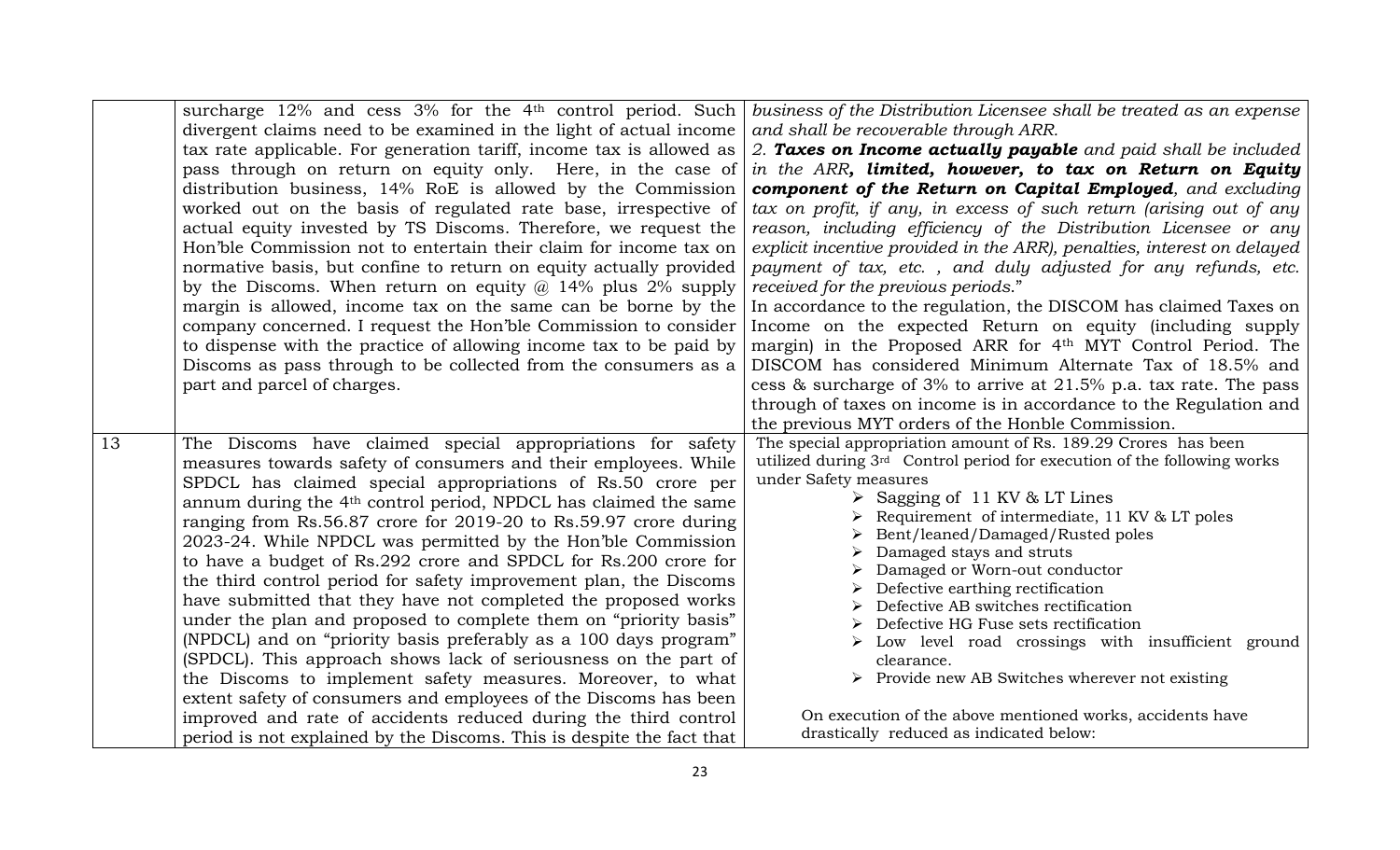|    | the Hon'ble Commission had made it clear that "non-compliance of                   |                      |                                             |         |                                                                                |  |
|----|------------------------------------------------------------------------------------|----------------------|---------------------------------------------|---------|--------------------------------------------------------------------------------|--|
|    | this directive (to prepare and implement safety improvement plan                   |                      |                                             |         |                                                                                |  |
|    | during the 3 <sup>rd</sup> control period) may lead to claw back of the amounts    |                      | 2017-18                                     | 2018-19 | 2019-20                                                                        |  |
|    | provided with carrying norm apart from disallowing the                             |                      |                                             |         | (Upto Dec'19)                                                                  |  |
|    | compensation/ex-gratia amounts paid on account of accidents                        | <b>SPDCL</b>         | 333                                         | 294     | 169                                                                            |  |
|    | occurred due to poor network." Out of the amounts approved by                      |                      |                                             |         |                                                                                |  |
|    | the Hon'ble Commission under special appropriations for safety                     |                      |                                             |         |                                                                                |  |
|    | measures, how much was spent by the Discoms during the third                       |                      |                                             |         |                                                                                |  |
|    | control period?                                                                    |                      |                                             |         |                                                                                |  |
|    |                                                                                    |                      |                                             |         |                                                                                |  |
| 14 | TSNPDCL has submitted that it has observed that by considering                     |                      |                                             |         | As per clause 5.3 (h)(2) of National Tariff Policy "In cases where             |  |
|    | agriculture sales, the loss at LT voltage level is nearer to the loss              |                      |                                             |         | operations have been much below the norms for many previous                    |  |
|    | approved by the Hon'ble Commission for the last year of 3rd control                |                      |                                             |         | years the initial starting point in determining the revenue                    |  |
|    | period (2018-19) at 5.01% against 5% approved by the                               |                      |                                             |         | requirement and the improvement trajectories should be                         |  |
|    | Commission. Despite the various loss reduction measures claimed                    |                      |                                             |         | recognized at "relaxed" levels and not the "desired" levels." Hence            |  |
|    | to have been implemented by the Discom, the latter maintains that                  |                      |                                             |         | TSSPDCL has considered the actual losses achieved in FY 2018-19                |  |
|    | further reduction of losses from the present level of distribution                 |                      |                                             |         | as basis for projection of loss trajectory for 4 <sup>th</sup> MYT Period. The |  |
|    | losses of 11.23% for the year 2018-19 is very difficult. In view of the            |                      |                                             |         | DISCOM could not achieve the stringent loss targets approved by                |  |
|    | same, NPDCL has requested the Hon'ble Commission to approve                        |                      |                                             |         | the Honble Commission for 3rd MYT Period despite extensive loss                |  |
|    | the voltage wise loss trajectory for the 4 <sup>th</sup> control period from 5.01% |                      | reduction measures taken during the period. |         |                                                                                |  |
|    | achieved during 2018-19 to 4.99% during 2023-24 (LT loss); from                    |                      |                                             |         | The DISCOM has projected 2% year-on-year loss reduction under                  |  |
|    | 3.92% achieved during 2018-19 to 3.91% during 2023-24 (11 kv                       |                      |                                             |         | LT voltage, 1% for 11 kV and 0.5% loss reduction for 33 kV voltage             |  |
|    | loss); and from 3.58% achieved during 2018-19 to 3.57% during                      |                      |                                             |         | levels. Achieving slight reduction in losses after reaching certain            |  |
|    | 2023-24 (33 kv loss). Despite huge expenditure proposed for                        |                      |                                             |         | bench mark levels will be quite ambitious and requires huge                    |  |
|    | expansion and strengthening of the distribution system, the                        | capital investments. |                                             |         |                                                                                |  |
|    | proposed reduction of wheeling losses over a period of five years is               |                      |                                             |         | The estimation of agricultural consumption is being done as per                |  |
|    | an insignificant 0.1%. On its own admission, SPDCL fell short of                   |                      |                                             |         | the ISI methodology approved by the Honble Commission.                         |  |
|    | achieving the targets for reduction of wheeling losses approved by                 |                      |                                             |         |                                                                                |  |
|    | the Hon'ble Commission for the year 2018-19. The Discom had                        |                      |                                             |         |                                                                                |  |
|    | admitted that the actual losses are higher than the approved loss                  |                      |                                             |         |                                                                                |  |
|    | levels set for the third control period. It has requested the Hon'ble              |                      |                                             |         |                                                                                |  |
|    | Commission to consider the actual losses of 2018-19 to arrive at                   |                      |                                             |         |                                                                                |  |
|    | the revised loss trajectory for the 4 <sup>th</sup> control period. A part of line |                      |                                             |         |                                                                                |  |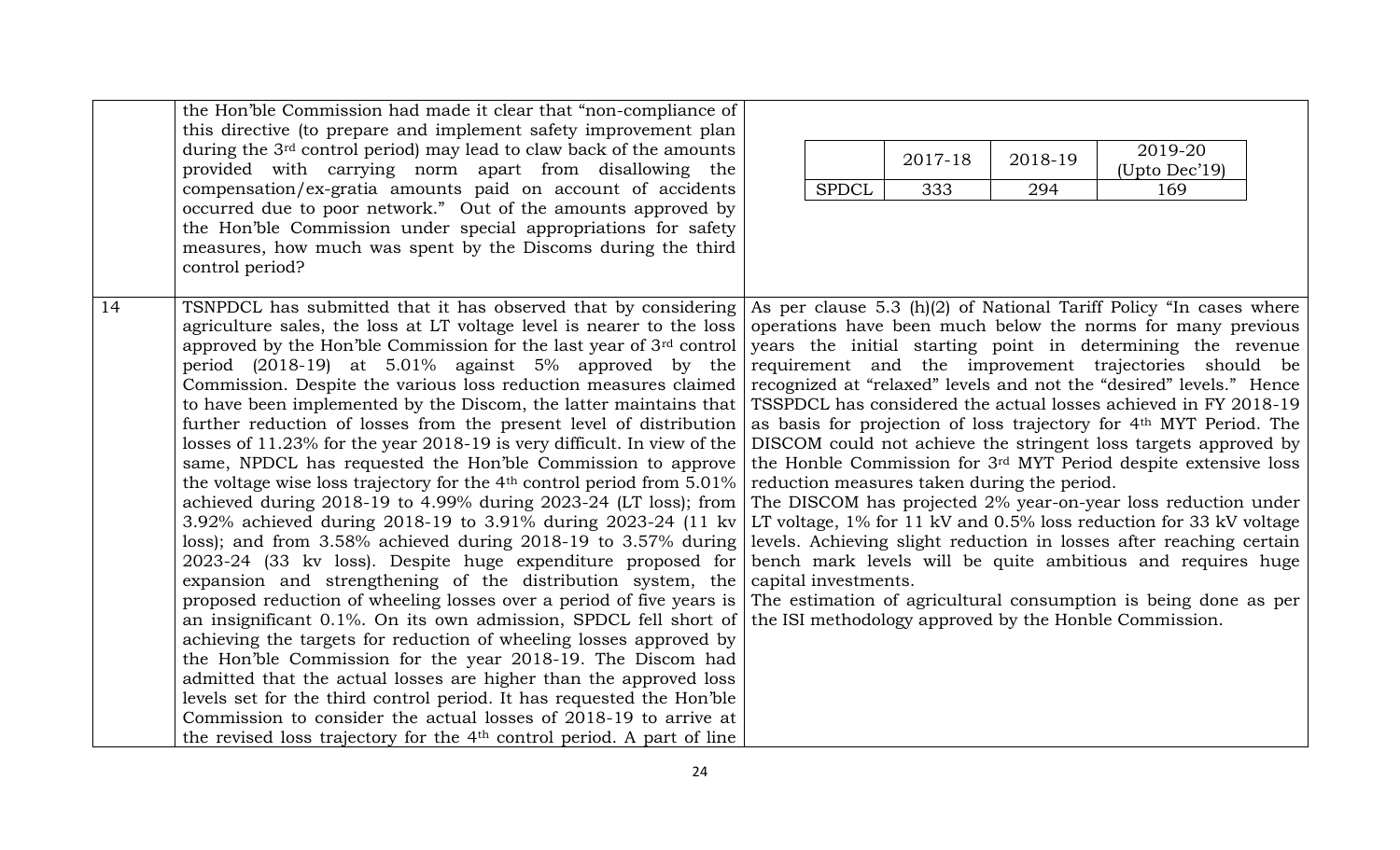| losses is being shown under agricultural consumption, in the           |  |
|------------------------------------------------------------------------|--|
| absence of metering, and as a result of questionable methodology       |  |
| being adopted for estimating agricultural consumption of power.        |  |
| With the claimed continuous supply of power to agriculture             |  |
| throughout the day and year, the scope for such a manipulation         |  |
| gets intensified. I request the Hon'ble Commission to fix targets of   |  |
| reduction of wheeling losses during the 4 <sup>th</sup> control period |  |
| realistically, taking all relevant factors into consideration.         |  |
|                                                                        |  |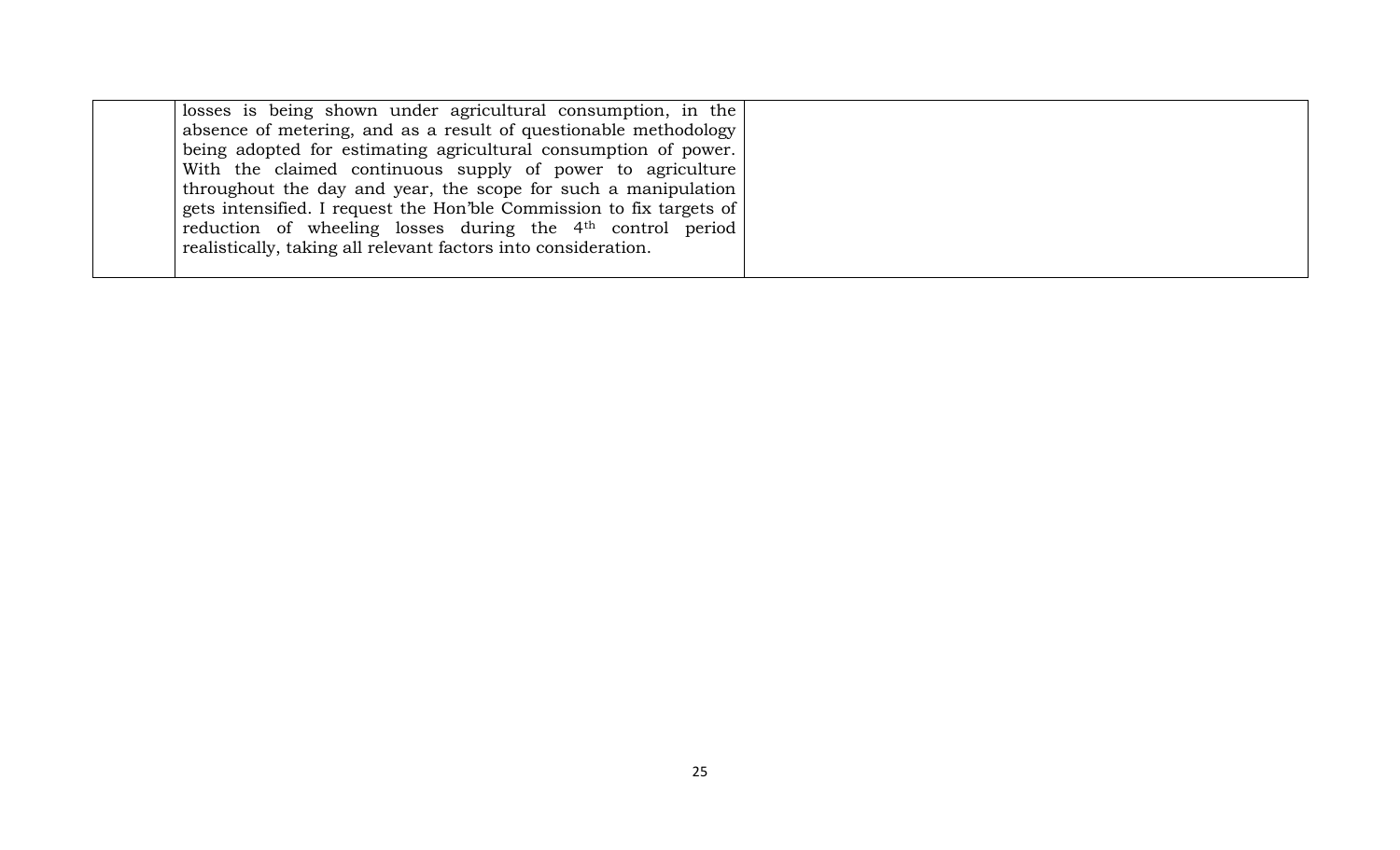<span id="page-25-0"></span>

| S.No.                                                                                                                           | <b>Summary of Objections / Suggestions</b>                                          | <b>Response of the Licensee</b>                                                                                                                                                  |
|---------------------------------------------------------------------------------------------------------------------------------|-------------------------------------------------------------------------------------|----------------------------------------------------------------------------------------------------------------------------------------------------------------------------------|
| 3. Sri G PrabhakarRao, Plot No 241/102, Opp. Jaya Residency, Electric Tower Line road, Jayanagar, Kukatpally, Hyderabad-500 072 |                                                                                     |                                                                                                                                                                                  |
|                                                                                                                                 | <sup>'</sup> ట్రాన్స్తో, డిస్కం సంస్థలు సమన్వయముతో, సమష్టిగా, హైదరాబాద్ నగరంలో BIS- | టీ.ఎస్.ఎస్.పి.డి.సి.ఎల్ procurement విబాగము ఒక పద్ధతి ప్రకారము e-procurement పద్ధతిన వివిధ                                                                                       |
|                                                                                                                                 | ISI సాంకేతిక భద్రత ప్రమాణములు పాటించ <i>కుండ</i> ఇష్టారాజ్వం <i>గా</i> LT DTR       | రకాల పరికరాలను కొనుగోలు చేస్తుంది. అన్ని రకాల పరికరాలు ISI ప్రమాణాల ప్రకారము మరియు సెంట్రల్                                                                                      |
|                                                                                                                                 | నిర్మాణములు, ఫ్యూజు-బాక్సకు, కారకులు బాధ్యులు ఎవరు?                                 | ఎలక్టిసిటీ అథారిటీ (సిఇఎ) సూచనల ప్రకారము కొనుగోలుచేయడం జరుగుతుంది. ఈ అన్ని ప్రమాణాలను<br>టెండర్ స్పెసిఫికేషన్ లో వొందుపరచడం జరుగుతుంది. అలా ప్రొక్యూర్ చేసిన పరికరాలను, ఆర్.ఇ.సి |
|                                                                                                                                 |                                                                                     | ప్రమాణాల ప్రకారము మరియు సిఇఎ, EA- 2003 భద్రతా ప్రమాణాలు అనుసరించి బిగించడం                                                                                                       |
|                                                                                                                                 |                                                                                     | జరుగుతుంది. ప్రస్తుతం టీ.ఎస్.ఎస్.పి.డి.సి.ఎల్ స్టార్ రేటింగ్ ఉన్న DTR లను కొనడం జరుగుతుంది.                                                                                      |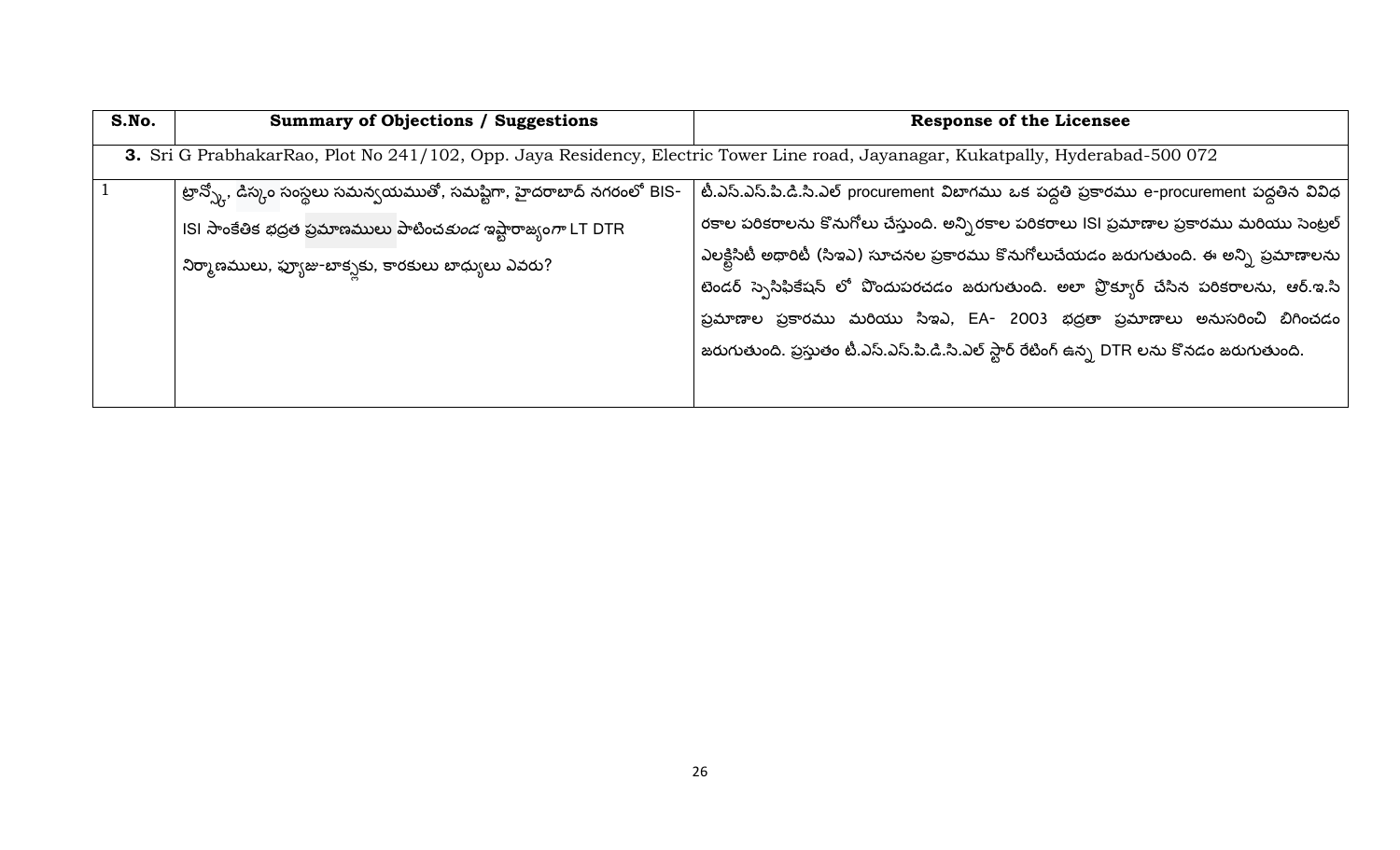<span id="page-26-0"></span>

| S.No.                                                                                                                                                             | <b>Summary of Objections / Suggestions</b>                                                                                                                                                                                                                                                                                                                                                                                                                                                                                                                                                                                                                                                                                                                                                                                   | <b>Response of the Licensee</b>                                                                                                                                                                                                                                                                                                                                                                                                                                                                                                                                                                                                                                                                                                                                                                                                                                                                                                                                                                                                                                                                                                                                                                                                                                                                                                                                                                                                                                                                                                                                                                                                                                |
|-------------------------------------------------------------------------------------------------------------------------------------------------------------------|------------------------------------------------------------------------------------------------------------------------------------------------------------------------------------------------------------------------------------------------------------------------------------------------------------------------------------------------------------------------------------------------------------------------------------------------------------------------------------------------------------------------------------------------------------------------------------------------------------------------------------------------------------------------------------------------------------------------------------------------------------------------------------------------------------------------------|----------------------------------------------------------------------------------------------------------------------------------------------------------------------------------------------------------------------------------------------------------------------------------------------------------------------------------------------------------------------------------------------------------------------------------------------------------------------------------------------------------------------------------------------------------------------------------------------------------------------------------------------------------------------------------------------------------------------------------------------------------------------------------------------------------------------------------------------------------------------------------------------------------------------------------------------------------------------------------------------------------------------------------------------------------------------------------------------------------------------------------------------------------------------------------------------------------------------------------------------------------------------------------------------------------------------------------------------------------------------------------------------------------------------------------------------------------------------------------------------------------------------------------------------------------------------------------------------------------------------------------------------------------------|
| 4. M/s. ARhyama Solar Power Pvt Ltd, #1-8-31 to 41, Illrd Floor, Kapadia Towers, Lane Opp to ICICI Bank Bapubagh Colony, Penderghast<br>Road, Secunderabad-500003 |                                                                                                                                                                                                                                                                                                                                                                                                                                                                                                                                                                                                                                                                                                                                                                                                                              |                                                                                                                                                                                                                                                                                                                                                                                                                                                                                                                                                                                                                                                                                                                                                                                                                                                                                                                                                                                                                                                                                                                                                                                                                                                                                                                                                                                                                                                                                                                                                                                                                                                                |
| $\overline{1}$                                                                                                                                                    | AP Solar Policy '2012, clause 8(a) provides waiver of<br>wheeling chares for 7 years from date of implementation of<br>the project for both Third party & Captive Open Access<br>Wheeling and Transmission charges - there will be no<br>wheeling and transmission charges for wheeling of power<br>generated from the solar power projects to the desired<br>locations for captive use/third party sale within the state<br>through grid (vide amendment G.O. Ms. No. 44, dated: 16-<br>11-2012 "through 33KV system" was substituted with<br>"through grid") subject to industries maintaining their<br>demand within its contracted demand. However, wheeling<br>and transmission charges for wheeling of power generated<br>from the solar power projects for sale outside the state will be<br>as per APERC regulations | Clause 8 of AP Solar Policy, 2012, stipulates that the<br>" 8. Incentive:<br>In order to encourage the immediate production of Solar Power to reduce the<br>present gap in demand and supply position of power and provide industries<br>with a possibility to utilize the power produced through solar power, following<br>incentives will be extended to those solar power developers who commission<br>their solar plant by June 2014. These incentives will be in force for $a$<br>period of seven years form the date of implementation.<br>a. Wheeling and Transmission Charges<br>There will be no wheeling and transmission charges for wheeling of power<br>generated from the Solar Power Projects, to the desired locations for captive<br>use/third party sale within the state through 33KV system subject to industries<br>maintaining their demand within its contracted demand. However, wheeling<br>and transmission charges for wheeling of power generated from the Solar<br>Power Projects for sale outside the state will be as per APERC regulations."<br>The date of implementation of the AP Solar Policy, 2012 is from 26.09.2012<br>and incentives are in force for a period of 7 years from the date of<br>implementation. Hence the incentives with respect to waiver of wheeling &<br>transmission charges for captive use/third party sale within the state are<br>ceased to exist from 26.09.2019.<br>Accordingly, DISCOM has not proposed any waiver of wheeling charges for<br>captive use/third party sale within the state of Solar Power Developers who<br>commissioned plants in accordance to the AP Solar Policy, 2012. |
| 2                                                                                                                                                                 | TS Solar Policy'2015                                                                                                                                                                                                                                                                                                                                                                                                                                                                                                                                                                                                                                                                                                                                                                                                         | Telangana Solar Policy, 2015 provides 100% exemption of wheeling charges for<br>10 years from date of commissioning of the project for captive open access.                                                                                                                                                                                                                                                                                                                                                                                                                                                                                                                                                                                                                                                                                                                                                                                                                                                                                                                                                                                                                                                                                                                                                                                                                                                                                                                                                                                                                                                                                                    |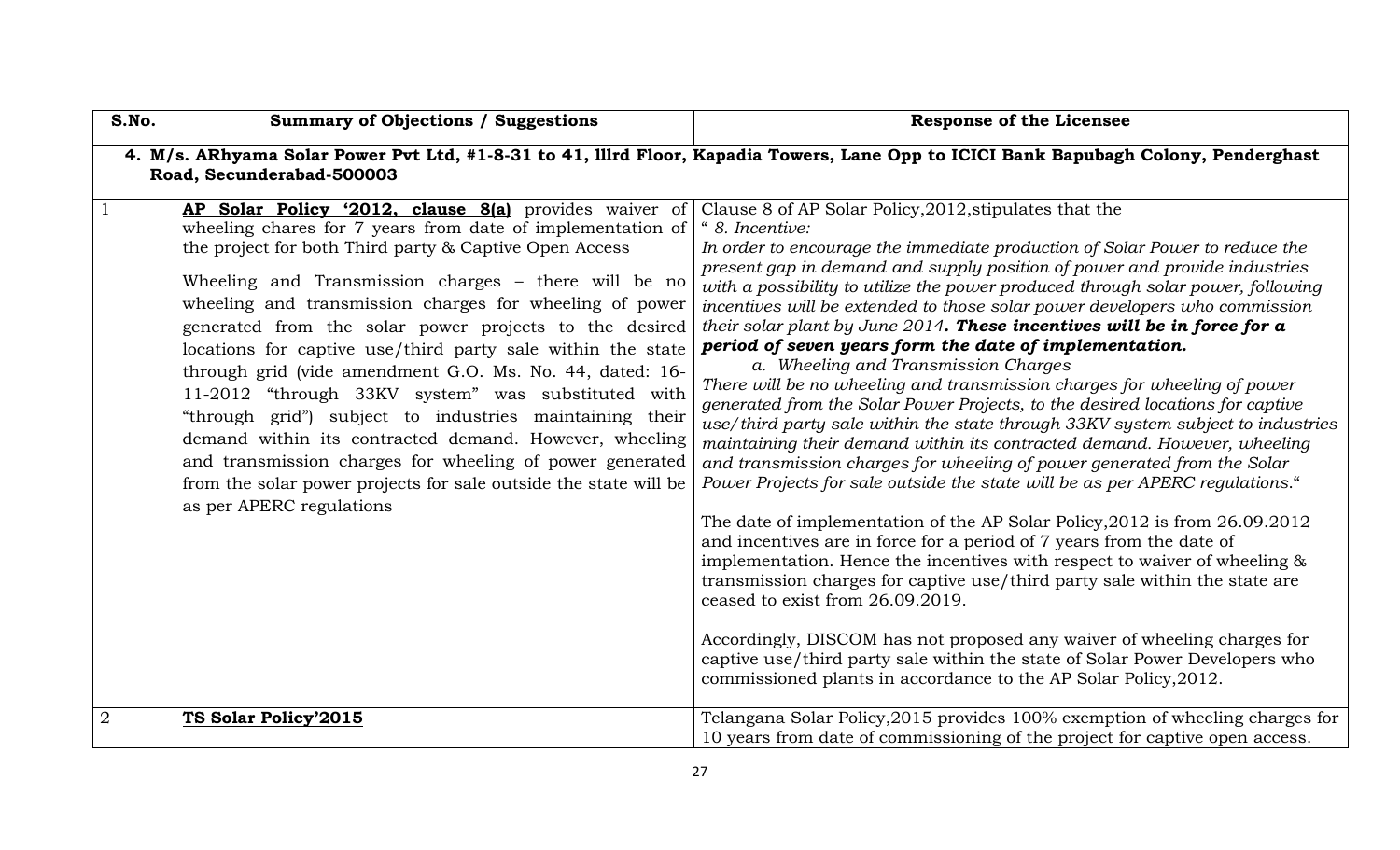| Clause 11(d) provides waiver of wheeling charges for 10 years                                                                                                                                                                                                                                                  | The Honble Commission vide its amendment order dated 31.12.2016 has                                                                                                                                                                                                                                                                                                                                                                                                                                                                                                                                                                                                                                                                                                                                                                                                                                                                                                                              |
|----------------------------------------------------------------------------------------------------------------------------------------------------------------------------------------------------------------------------------------------------------------------------------------------------------------|--------------------------------------------------------------------------------------------------------------------------------------------------------------------------------------------------------------------------------------------------------------------------------------------------------------------------------------------------------------------------------------------------------------------------------------------------------------------------------------------------------------------------------------------------------------------------------------------------------------------------------------------------------------------------------------------------------------------------------------------------------------------------------------------------------------------------------------------------------------------------------------------------------------------------------------------------------------------------------------------------|
| from date of commissioning of the project only for Captive                                                                                                                                                                                                                                                     | ordered that                                                                                                                                                                                                                                                                                                                                                                                                                                                                                                                                                                                                                                                                                                                                                                                                                                                                                                                                                                                     |
| Open Access.                                                                                                                                                                                                                                                                                                   | "The wheeling and transmission charges are exempted for captive use within                                                                                                                                                                                                                                                                                                                                                                                                                                                                                                                                                                                                                                                                                                                                                                                                                                                                                                                       |
| The wheeling and transmission charges are exempted for<br>captive use within the state. They will be charged as<br>applicable for theird party sale. The transmission and<br>distribution losses however is fully applicable for both third<br>party within the state as well as captive use within the state" | the state. They will be charged as applicable for third party sale. The<br>transmission and distribution losses however is fully applicable for both third<br>party within the state as well as captive use within the state<br>Provided further that the Govt. of Telangana shall reimburse the Discoms, the<br>sum of money due to the exemption of the wheeling charges to the Solar Power<br>Projects as stated in first proviso to the para 49. In the event of non-<br>reimbursement by the Govt. of Telangana of the wheeling charges so<br>exempted, the Discoms shall continue to levy the wheeling charges as<br>applicable before this amendment plus the sum accrued as arrears<br>from such consumers who are exempted under this amended order"<br>As there is no reimbursement of wheeling charges so exempted from the<br>Government of Telangana to the DISCOM, DISCOM is bound to levy wheeling<br>charges from all the open access consumers including from the solar captive |
|                                                                                                                                                                                                                                                                                                                | use developers covered under TS Solar Policy, 2015.                                                                                                                                                                                                                                                                                                                                                                                                                                                                                                                                                                                                                                                                                                                                                                                                                                                                                                                                              |
|                                                                                                                                                                                                                                                                                                                | In view of that, DISCOM has not proposed any exemption to solar captive use<br>developers covered under TS Solar Policy, 2015.                                                                                                                                                                                                                                                                                                                                                                                                                                                                                                                                                                                                                                                                                                                                                                                                                                                                   |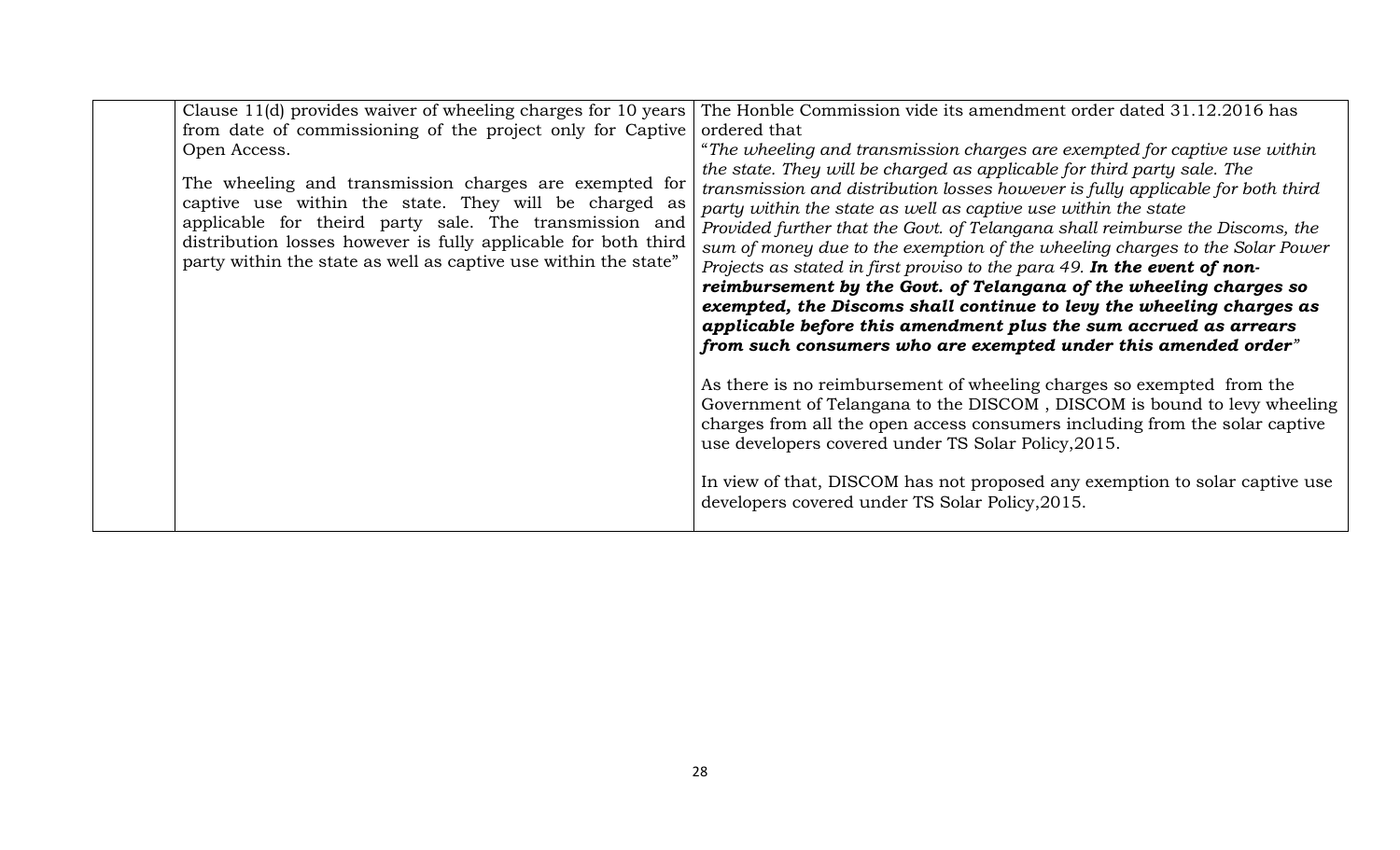<span id="page-28-0"></span>

| S.No.        | <b>Summary of Objections / Suggestions</b>                                                                                                                                                                                                                                                                                                                                                                                                                                                                                                                                                                                                                                                                                                                                                                                   | <b>Response of the Licensee</b>                                                                                                                                                                                                                                                                                                                                                                                                                                                                                                                                                                                                                                                                                                                                                                                                                                                                                                                                                                                                                                                                                                                                                                                                                                                                                                                                                                                                                                                                                                                                                                                                                                 |  |
|--------------|------------------------------------------------------------------------------------------------------------------------------------------------------------------------------------------------------------------------------------------------------------------------------------------------------------------------------------------------------------------------------------------------------------------------------------------------------------------------------------------------------------------------------------------------------------------------------------------------------------------------------------------------------------------------------------------------------------------------------------------------------------------------------------------------------------------------------|-----------------------------------------------------------------------------------------------------------------------------------------------------------------------------------------------------------------------------------------------------------------------------------------------------------------------------------------------------------------------------------------------------------------------------------------------------------------------------------------------------------------------------------------------------------------------------------------------------------------------------------------------------------------------------------------------------------------------------------------------------------------------------------------------------------------------------------------------------------------------------------------------------------------------------------------------------------------------------------------------------------------------------------------------------------------------------------------------------------------------------------------------------------------------------------------------------------------------------------------------------------------------------------------------------------------------------------------------------------------------------------------------------------------------------------------------------------------------------------------------------------------------------------------------------------------------------------------------------------------------------------------------------------------|--|
|              | 5. Telangana Solar Open Access Developers Association, #8-3-224/4/A, Pt no. 11 & 12, sy no. 01, room no.412 madhura Naar, Yousufguda,<br>Hyderabad-500038                                                                                                                                                                                                                                                                                                                                                                                                                                                                                                                                                                                                                                                                    |                                                                                                                                                                                                                                                                                                                                                                                                                                                                                                                                                                                                                                                                                                                                                                                                                                                                                                                                                                                                                                                                                                                                                                                                                                                                                                                                                                                                                                                                                                                                                                                                                                                                 |  |
| $\mathbf{1}$ | AP Solar Policy '2012, clause 8(a) provides waiver of<br>wheeling chares for 7 years from date of implementation of<br>the project for both Third party & Captive Open Access<br>Wheeling and Transmission charges - there will be no<br>wheeling and transmission charges for wheeling of power<br>generated from the solar power projects to the desired<br>locations for captive use/third party sale within the state<br>through grid (vide amendment G.O. Ms. No. 44, dated: 16-<br>11-2012 "through 33KV system" was substituted with<br>"through grid") subject to industries maintaining their<br>demand within its contracted demand. However, wheeling<br>and transmission charges for wheeling of power generated<br>from the solar power projects for sale outside the state will be<br>as per APERC regulations | Clause 8 of AP Solar Policy, 2012, stipulates that the<br>" 8. Incentive:<br>In order to encourage the immediate production of Solar Power to reduce the<br>present gap in demand and supply position of power and provide industries<br>with a possibility to utilize the power produced through solar power, following<br>incentives will be extended to those solar power developers who commission<br>their solar plant by June $2014$ . These incentives will be in force for a<br>period of seven years form the date of implementation.<br>b. Wheeling and Transmission Charges<br>There will be no wheeling and transmission charges for wheeling of power<br>generated from the Solar Power Projects, to the desired locations for captive<br>use/third party sale within the state through 33KV system subject to industries<br>maintaining their demand within its contracted demand. However, wheeling<br>and transmission charges for wheeling of power generated from the Solar<br>Power Projects for sale outside the state will be as per APERC regulations."<br>The date of implementation of the AP Solar Policy, 2012 is from 26.09.2012<br>and incentives are in force for a period of 7 years from the date of<br>implementation. Hence the incentives with respect to waiver of wheeling &<br>transmission charges for captive use/third party sale within the state are<br>ceased to exist from 26.09.2019.<br>Accordingly, DISCOM has not proposed any waiver of wheeling charges for<br>captive use/third party sale within the state of Solar Power Developers who<br>commissioned plants in accordance to the AP Solar Policy, 2012. |  |